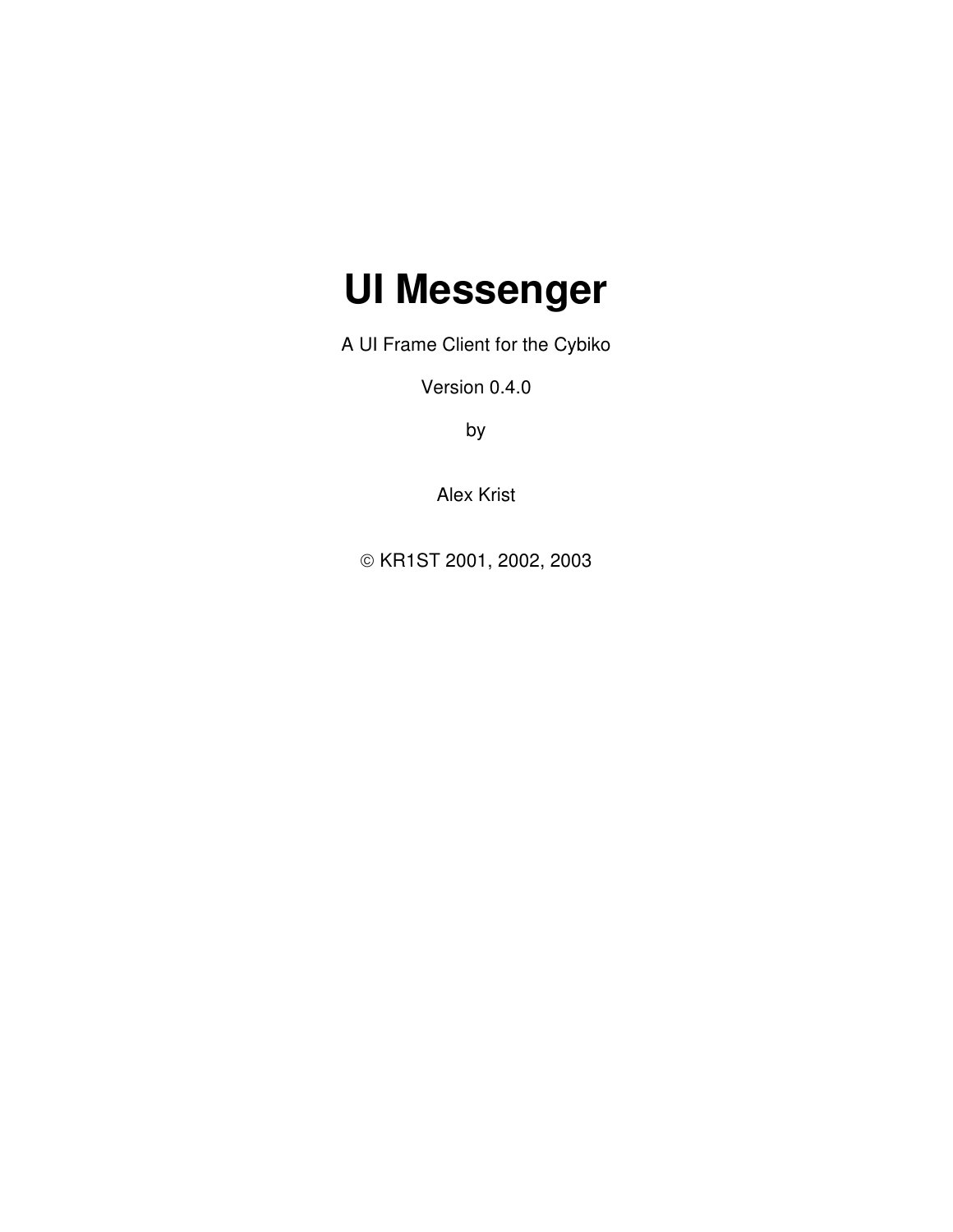## **Preface**

Thank you for your interest in this product. I developed this product because I wanted to have the capability to transmit and receive messages with my current tracker without adding something as bulky as a laptop computer, or something as expensive as PDA. In my quest for alternatives I stumbled onto this PDA targeted toward teenagers, called the Cybiko. The Cybiko is an attractive platform because it contains all the components needed to develop the capabilities I needed. It has a graphical LCD screen, a keyboard and a serial port. In addition to these features it also contains a RF transceiver, which can be utilized to create a small wireless network.

The software is mainly developed for use within the Amateur Radio Service, and I assume that the reader is familiar with certain common terms used within the service.

This manual describes how to use the UI Messenger Software. Since I'm still developing this product, this manual will continue to be a work in progress. I hope this manual will answer some of the questions you may have.

If you notice any discrepancies with the actual product, errors or have comments, suggestions or questions, please don't hesitate to email me at **kr1st@amsat.org**

The latest versions of the software and manuals can be found on my web site at:

#### **http://www.kr1st.com**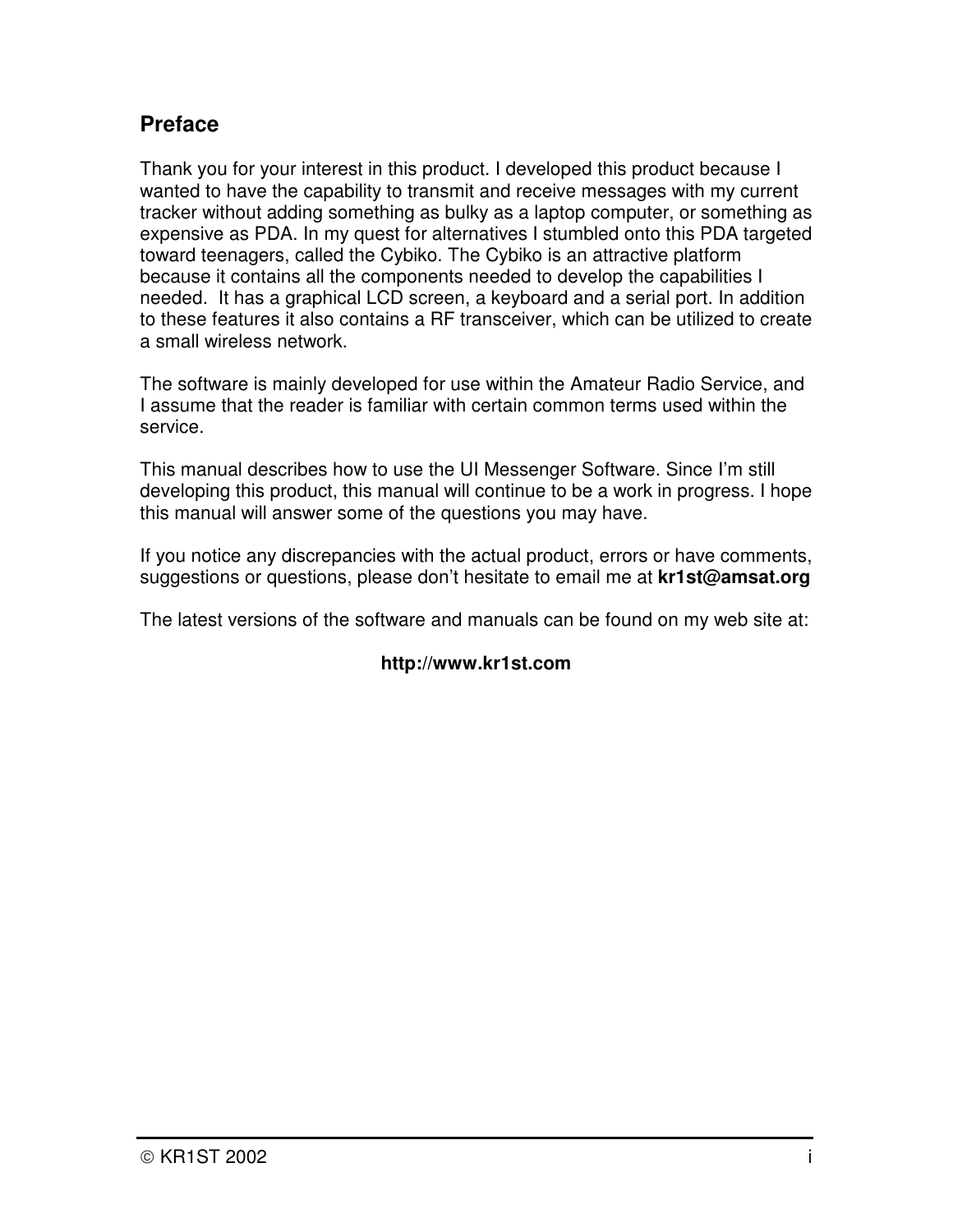## **Table of Contents**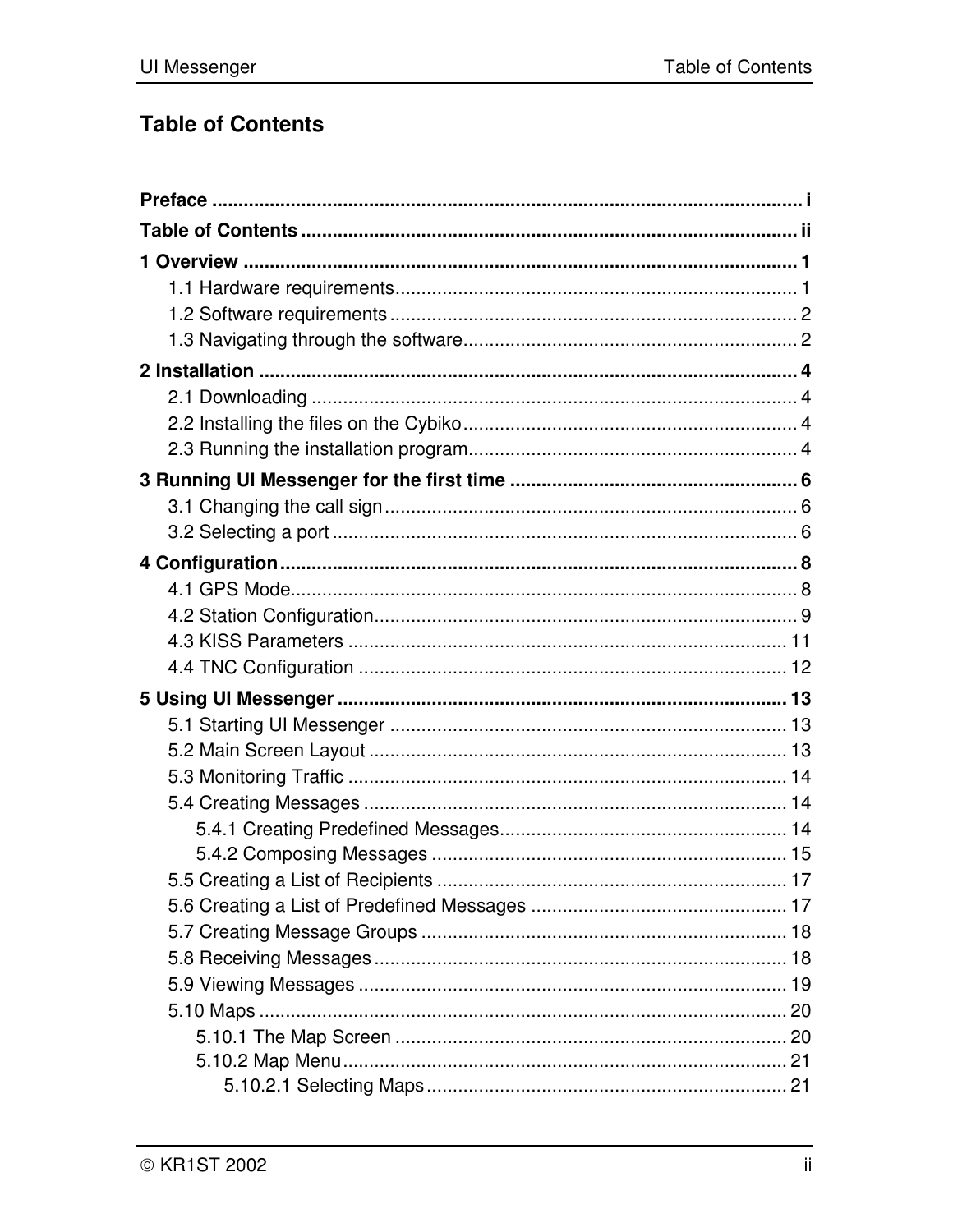| 21 |
|----|
|    |
|    |
|    |
|    |
|    |
|    |
|    |
|    |
| 26 |
|    |
|    |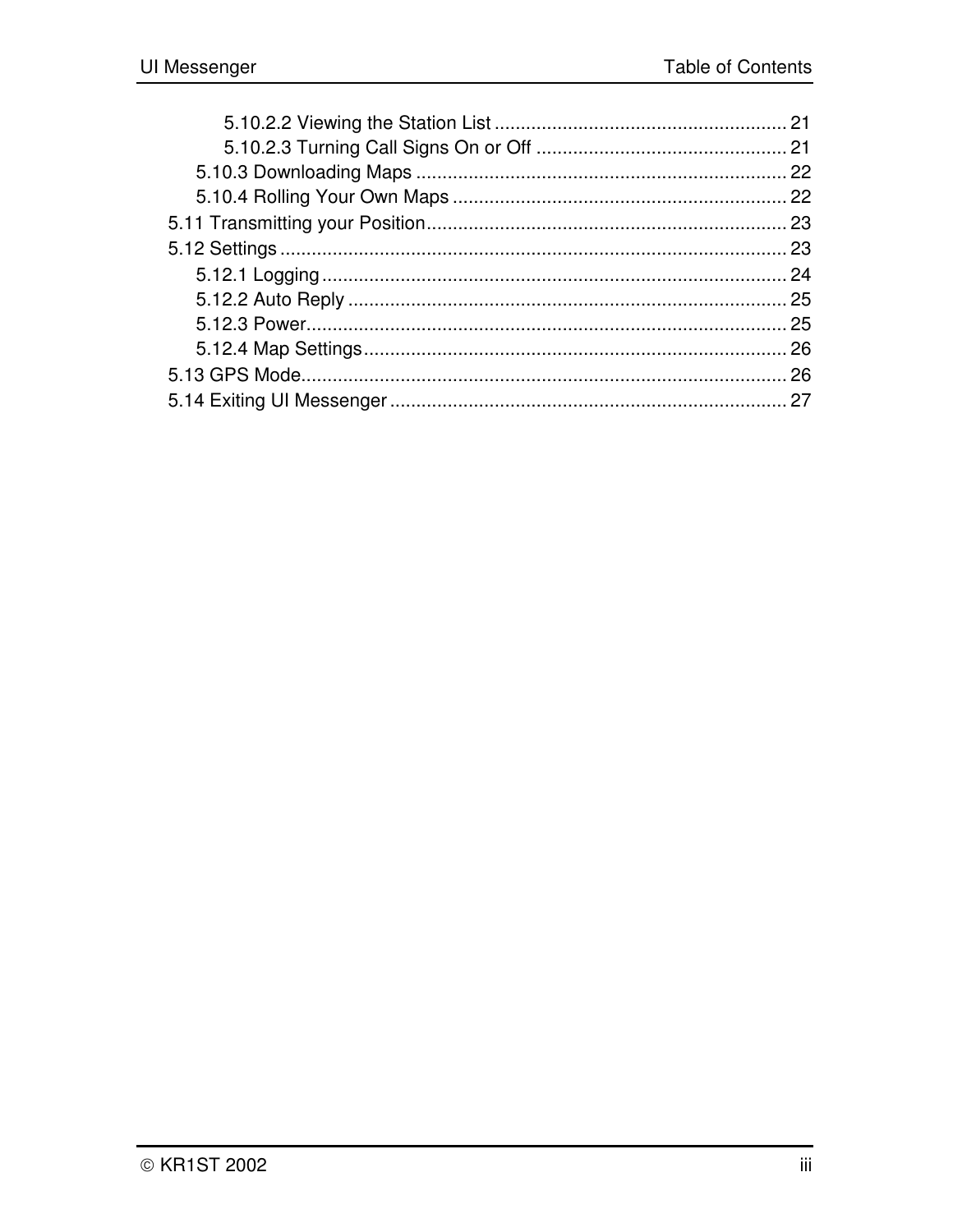## **1 Overview**

UI Messenger allows you to send and receive messages and it is also capable of showing the position of stations on a map. Emphasis has been put on one hand operation. With UI Messenger you are able to send predefined messages, which are user defined, or compose messages. Messages can be sent to an individual or to a group. You can use the maps delivered with the basic installation, or you can make your own maps. In order to take full advantage of thee capabilities there are some hardware and software requirements that need to be met and you will need to know how to navigate through the software.

#### **1.1 Hardware requirements**

For a basic installation you need at least the following:

- An FM radio capable of receiving and transmitting on your local network frequency (144.390 MHz in North America, 144.800 MHz throughout most of Europe)
- A TNC which supports the KISS mode
- A null modem adapter
- A Cybiko Classic

The radio can be a simple handheld radio, or a base unit. Use whatever is most convenient for you and will interface with the TNC you want to use.

UI Messenger communicates with the TNC using the KISS protocol. This means that the TNC you use with UI Messenger must have KISS mode capabilities. Most commercially available TNC do have this capability. I have successfully used the Kantronics KPC3 and the PIC TNC described in the November 2000 issue of QST.

Because the Cybiko really expects another computer on the other end of the serial cable and not a modem device, you will need a null modem adapter. For some TNC you also may need a gender changer or a DB9 to DB25 converter, or both.

Of course you'll also need a Cybiko to run the software on. This needs to be the Classic Cybiko. Unfortunately, they are out of production, but since Cybiko Inc. introduced a new model one should be able to find cheap used models. The software runs on the new Xtreme model, however, the current TNCs only have serial ports and the Xtreme only has a USB port. If you plan on getting two Cybikos, then one of them could be an Xtreme. See the UI Gate manual for details on this.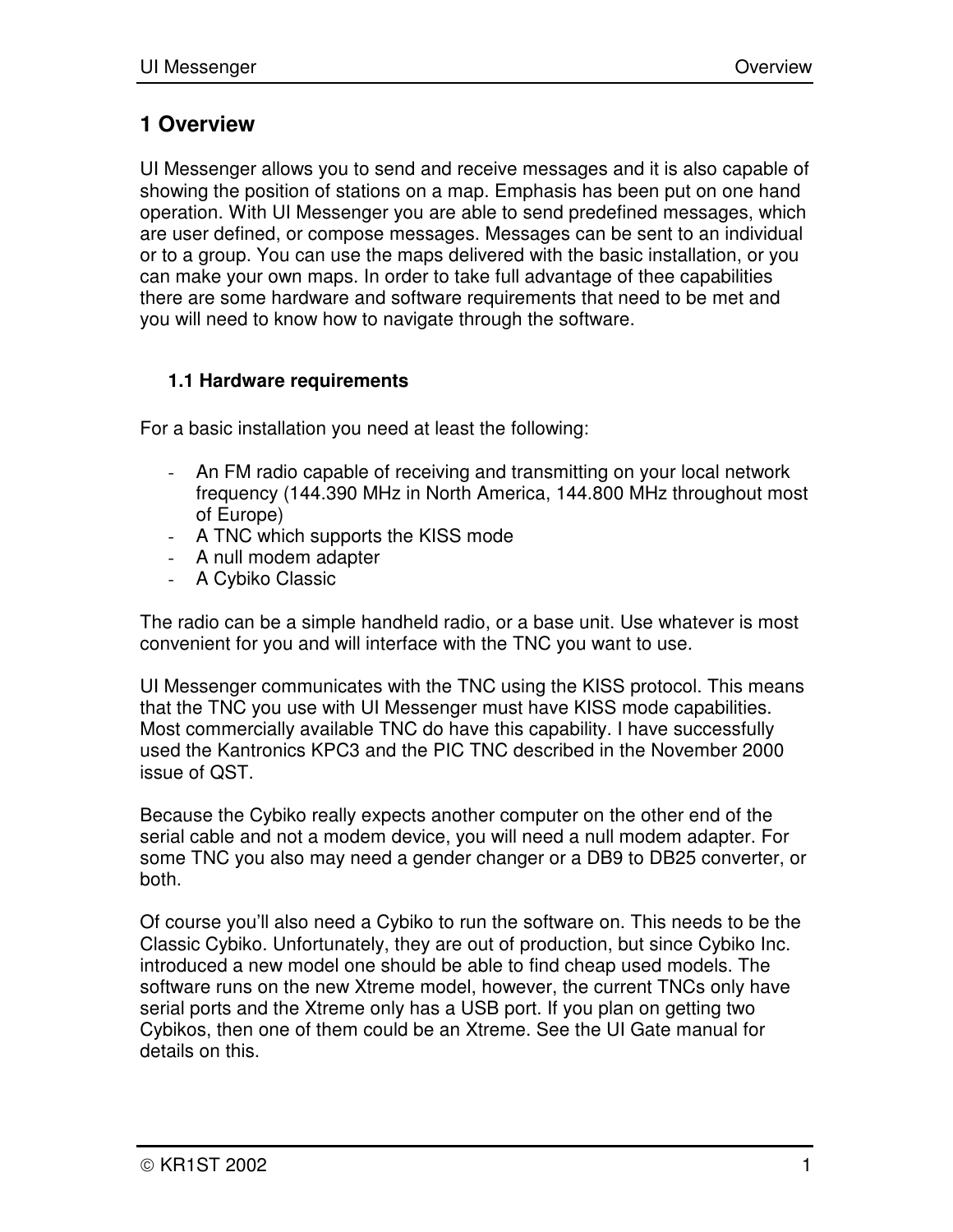In order to hook up a GPS you probably need a null modem adapter and also a gender changer. If you wish to build a mobile tracking setup you will need two Cybiko Classics. One will be connected to a radio with a TNC running the UI Gate software, and the other Classic will have the GPS attached and run UI Messenger.

#### **1.2 Software requirements**

To ensure proper operation of the UI Messenger software you need to have System Pack 57 installed on your Cybiko. You can check what System Pack your Cybiko is running by pressing the question mark button while on the desktop. When you hit this button you will see all kinds of system information. The third item on the list will show you the System Pack version that is loaded on your Cybiko. If it shows 57 or higher then everything is ok. If it is a lower number, the software may work just fine but it is not tested with that System Pack. Hit the escape key to exit this screen.

To install the latest System Pack you will need Cyberload. You can download this at http://www.cybiko.com/download/CyInstallInstruction.asp. When you start Cyberload with the Cybiko hooked up to your PC and turned on, it will automatically detect if you are not running the latest System Pack and it gives you the option to upgrade. There is also a button on the Cyberload screen, which allows you to upgrade to the latest System Pack.

If your Cybiko already has System Pack 57 or later installed, then you still have to install Cyberload to install the UI Messenger software.

Before you install UI Messenger, make sure you have at least 100kb available on the flash disk. You can check this also on the system information screen (hit question mark button while on the desktop). The fifth item on the list shows you how much space is available on the flash disk. If this is less than 100,000 bytes then delete some files (games that you don't play for instance) with the Uploader & File Manager application in the application menu.

#### **1.3 Navigating through the software**

The user interface of UI Messenger looks very much like Motif. It uses buttons, a console screen, lists and forms.

To go from one item to the next press the <tab> key. The currently active item is always highlighted. To activate a button, press the <enter> key.

You can scroll through the text on a console screen by using the <up> and <down> arrow keys. Console screens, like the one that shows raw packets, can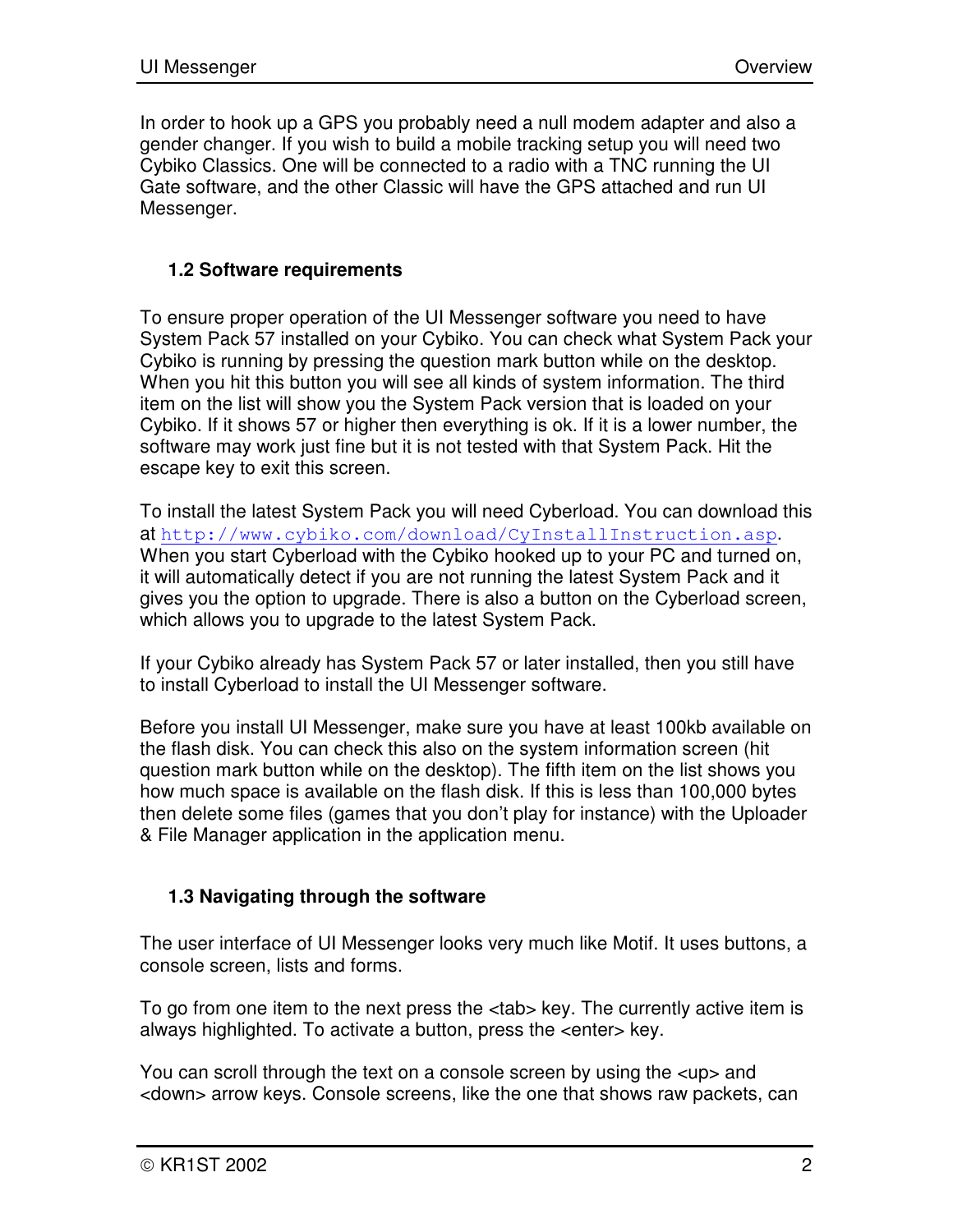hold more text than is actually shown. When you press the <up> arrow key it will scroll back through the text, or as in this case, previously received packets.

The same goes for lists. Use the <up> and <down> arrow keys to move the highlighted bar in a list and hit the <enter> key to select that item from the list.

In items on a form where you can fill out text, you can use the <left> and <right> arrow keys to move the cursor through the text. If you press the <Fn> key first before you press the <right> arrow key then the cursor will advance to the end of the text. Pressing <Fn> before you hit the <left> arrow key will advance the cursor to the start of the text. You can use the <backspace> key to delete a character and if you would like to delete everything in an item, press <Fn> before you hit the <br/>backspace> key.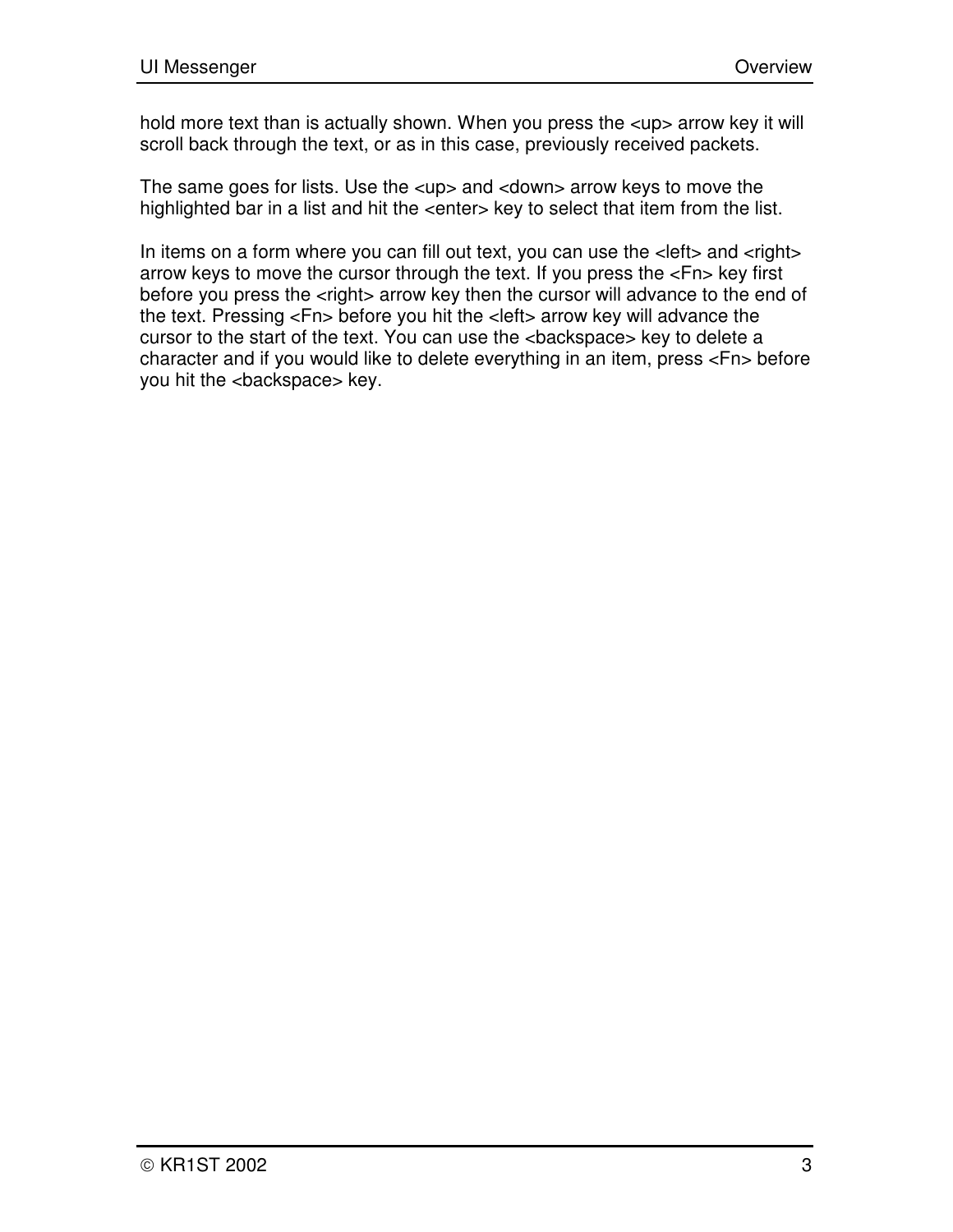## **2 Installation**

The installation process consists of three steps. First you will have to download the necessary files from the web site. Then you will have to install the files on your Cybiko. And finally, you will have to run the installation program on your Cybiko.

#### **2.1 Downloading**

From the web site you have to download 2 compressed files from the download page. The names of these files are files.zip and install.zip. Place these file in a directory on your PC and unzip these. You will now find the files files.app and install.app in the directory. These two files will have to be installed on your Cybiko.

#### **2.2 Installing the files on the Cybiko**

When Cyberload was installed on your computer it made an association of the Cyberload application with files having the .app extension. The files that were extracted in the previous step will have the Cybiko logo as an icon next to it when you look at these files with Windows Explorer. Now hook up the Cybiko to your PC and start it. When you see the desktop on the Cybiko, double click on the files.app file. This will start Cyberload and it will install the file on your Cybiko. When Cyberload is finished, double click on the install.app file to install it on the Cybiko. Now you are ready to run the installation program on your Cybiko.

#### **2.3 Running the installation program**

Go to the Application menu on your Cybiko. Somewhere in that menu you should see the icon of the installer program that looks like:



If you don't see it then you may have to reboot your Cybiko.

Start the installer program by hitting the <enter> key while you're on the icon. The installer will first determine if there is enough space on the flash disk. If there is not enough space it will notify you and it will abort. You can then delete some files and then restart the installer program.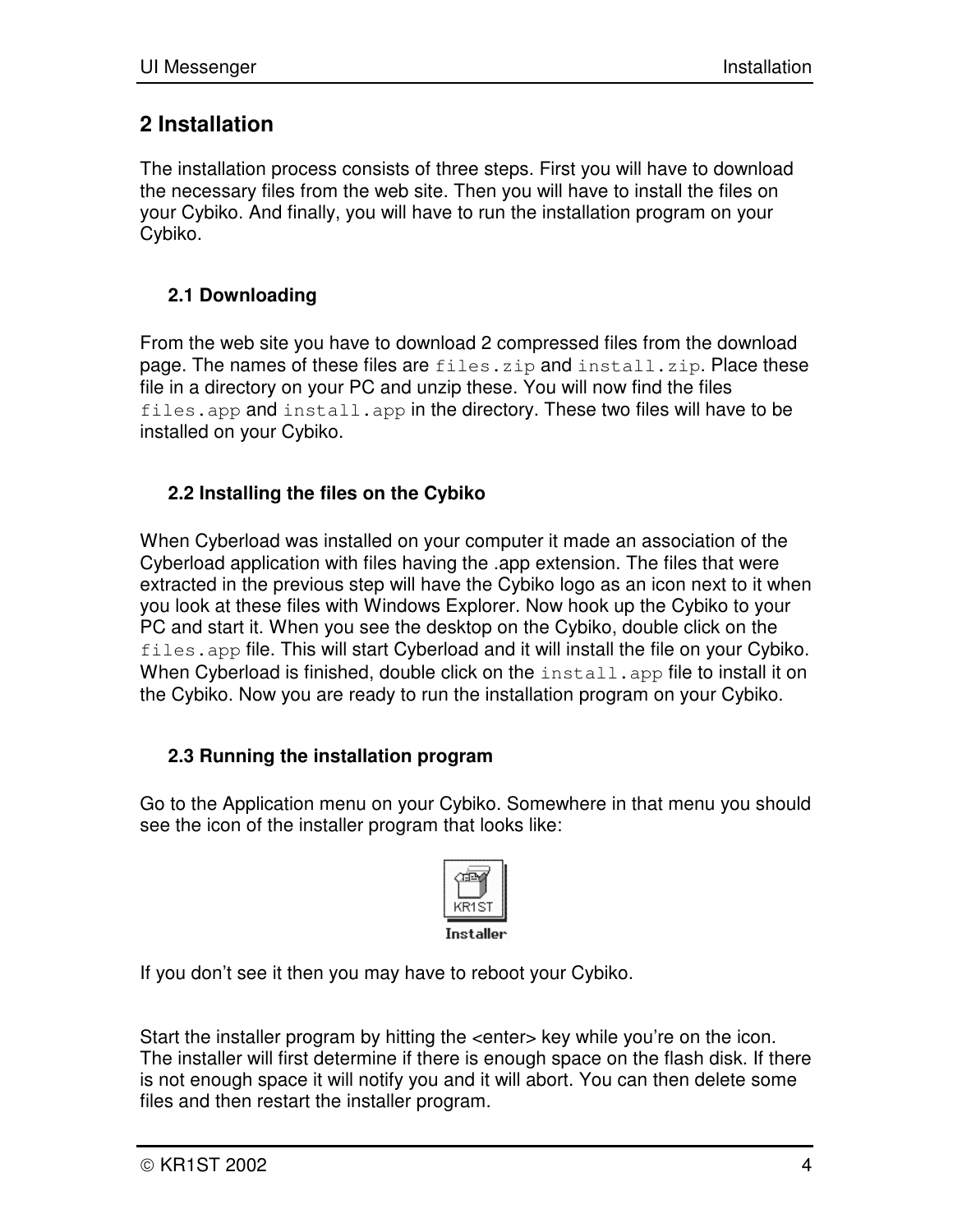The installer will now install all necessary files on your Cybiko. If the installation is actually an upgrade of the UI Messenger software you will see that it first removes the old files before it installs the new files. When the installer is finished it will pop up a message reminding you to reboot after you exit the installer program. To exit the

| Installer v.1.1.2                                                                             |  |
|-----------------------------------------------------------------------------------------------|--|
| [Checking flash space<br>139446 bytes free<br>24898 bytes needed OK!<br>Installing ComPort.dl |  |
| (c) 2001 KR1ST                                                                                |  |

installer program simply hit the <esc> key. You will see that the installer icon has changed to this:



This is normal. The installer program has deleted itself including the container file (files.app).

You can reboot the Cybiko by either resetting it or holding down the <esc> key until you see the "Power Off" message. Then hit the <esc> key again to start the Cybiko.

When the Cybiko is rebooted go to the Applications menu. You will see that the installer icon has disappeared and that two new icons appeared:



The UI Gate icon will start the UI Gate application. UI Gate will allow you to set up your own wireless network and will act as a gateway between your local wireless network and the national network. See the UI Gate manual for details.

The icon on the right will start the UI Messenger application. You are now ready to start UI Messenger for the first time.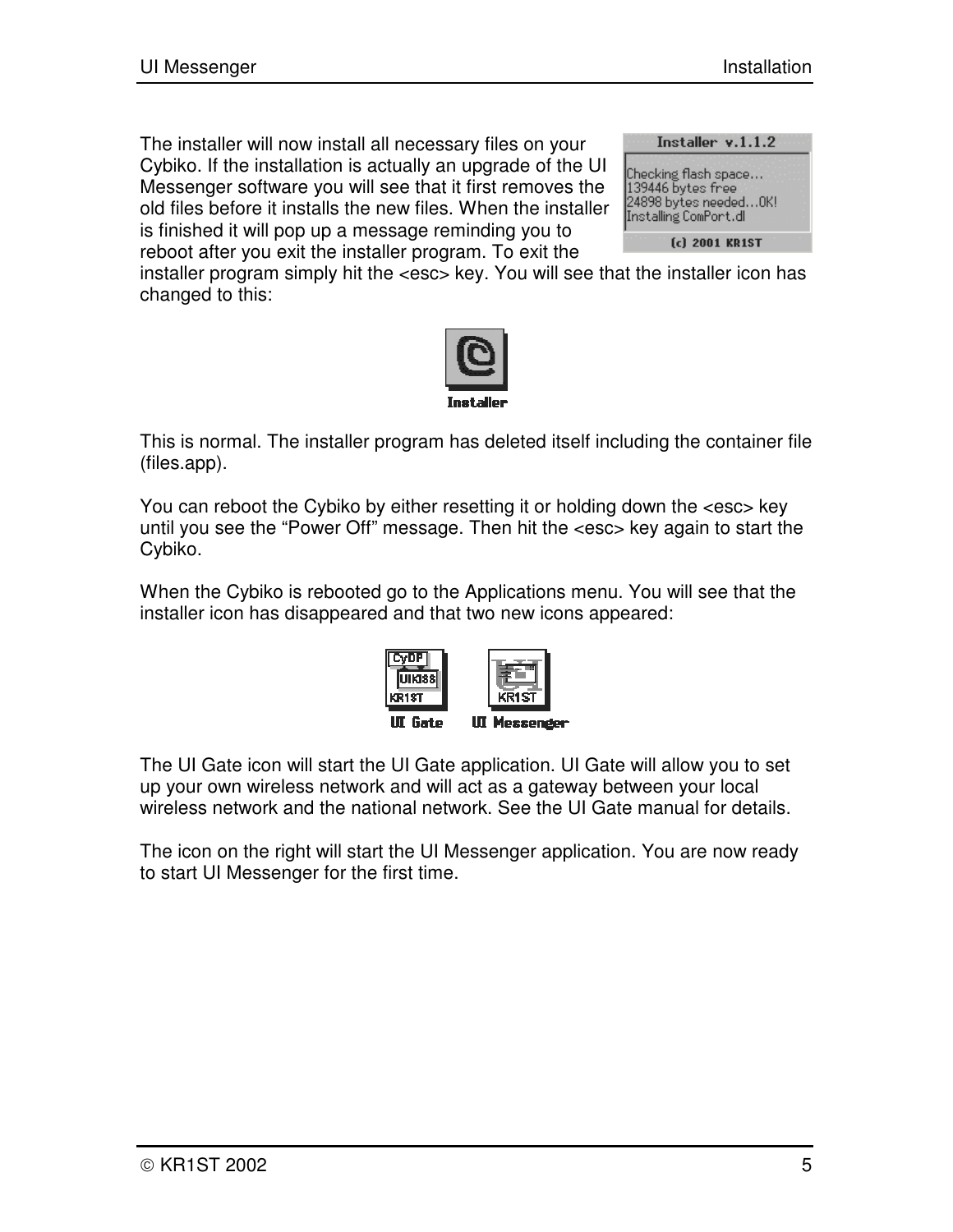## **3 Running UI Messenger for the first time**

When you start UI Messenger for the first time it will show you the station configuration screen. On this screen you will have to enter a valid call sign that UI Messenger will use in its transmissions. If you do not enter a valid call sign on this screen, it will keep popping up every time you start UI Messenger.

## **3.1 Changing the call sign**

Start UI Messenger by pressing the <enter> key on the icon. The screen to the right will pop up reminding you that you need to change the station configuration.

Press the <enter> key and you'll be presented with the station configuration screen.

Change the call sign "NOCALL" into your own call sign. If you want you can change all other station settings on this page, too, but that is not necessary at this time. For

information on the other parameters on this screen, please see chapter 4.

After changing the call sign press the <tab> key several times until the "save" button is highlighted. Now hit the <enter> key and UI Messenger will inform you that the settings have been saved.

Press the <enter> key and you will be presented with a screen that allows you choose which port you would like to use.

## **3.2 Selecting a port**

UI Messenger can receive packets from either the serial port or the 900 MHz RF transceiver port. When the serial port is selected it will assume a TNC in KISS mode is attached to the serial port. If you would like to communicate through UI Gate running on a different Cybiko, then you will have to choose the 900 MHz port. Selecting GPS Mode will put UI Messenger in GPS Mode and assumes that a GPS receiver is attached to the serial port.

Every time you start UI Messenger it will present you with a screen asking you which port you would like to use.

| <b>Station Configuration</b><br>Call: NOCALL<br>$\mathsf{Trm}:\!\overline{\mathbb{F}}$ Icn: $\overline{\mathbb{F}}$ $\overline{\mathbb{F}}$ |           |
|---------------------------------------------------------------------------------------------------------------------------------------------|-----------|
| Lat: 0000.00N Lon: 00000.00W                                                                                                                |           |
| Pth: RELAY, WIDE                                                                                                                            | Int: $20$ |
| Sts: / Cybiko UI Mess PHG: 0000                                                                                                             |           |
| Save                                                                                                                                        | Quit      |

UI Messenger v.0.4.0 Station settings saved! Press <enter> to continue...  $0<sub>k</sub>$ 

UI Messenger v.0.4.0 Change station config! Press <enter> to continue... | ок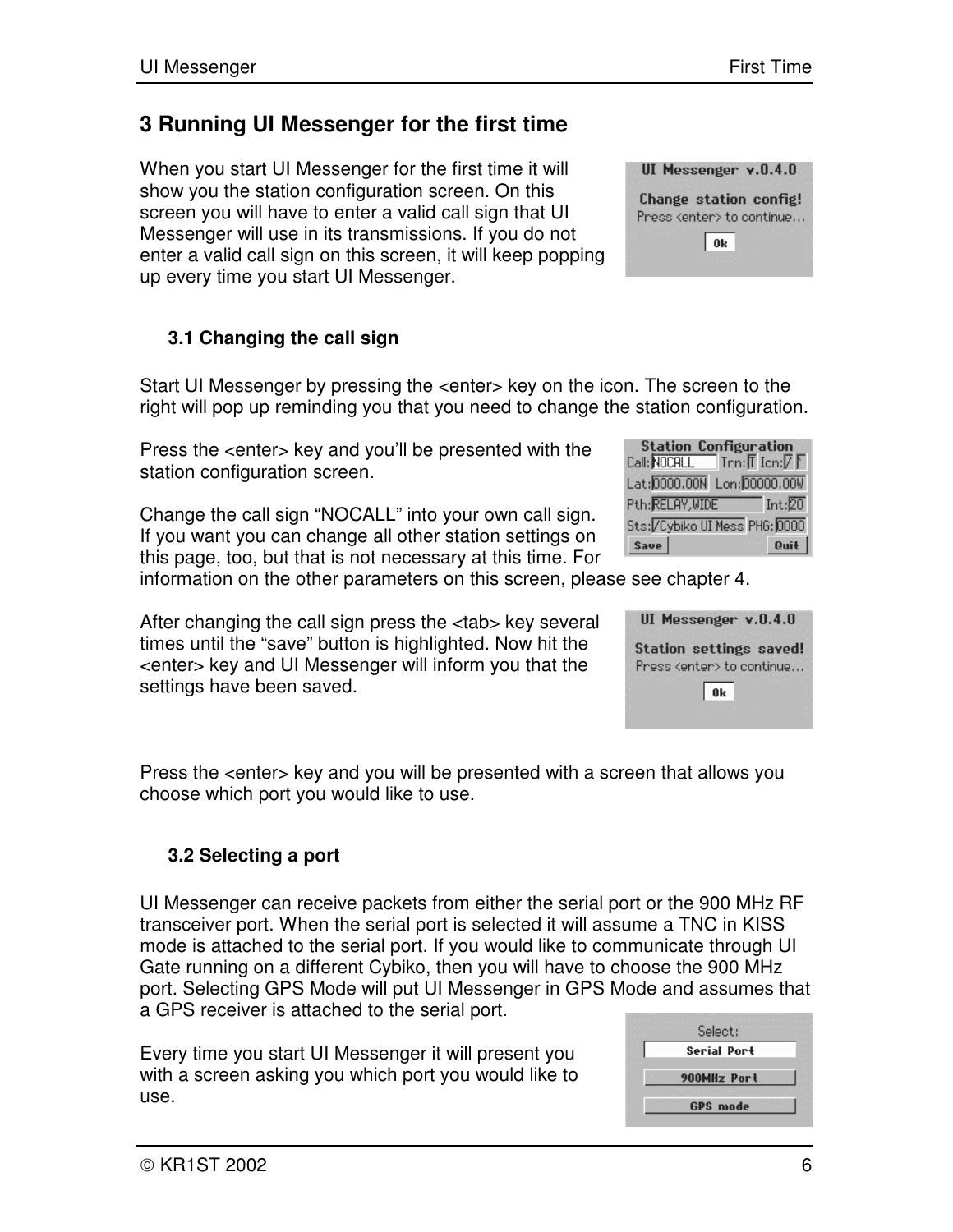When you select the 900 MHz port or GPS Mode, UI Messenger will present you immediately with the main screen. If the Serial Port is selected, it will initialize the TNC.

UI Messenger v.0.4.0

Initializing TNC...

The main screen will now appear.



To learn more on how to use UI Messenger, please read chapter 5.

Now is a good time to configure UI Messenger to your personal preferences, check the KISS parameter settings, and configure UI Messenger to work with your TNC.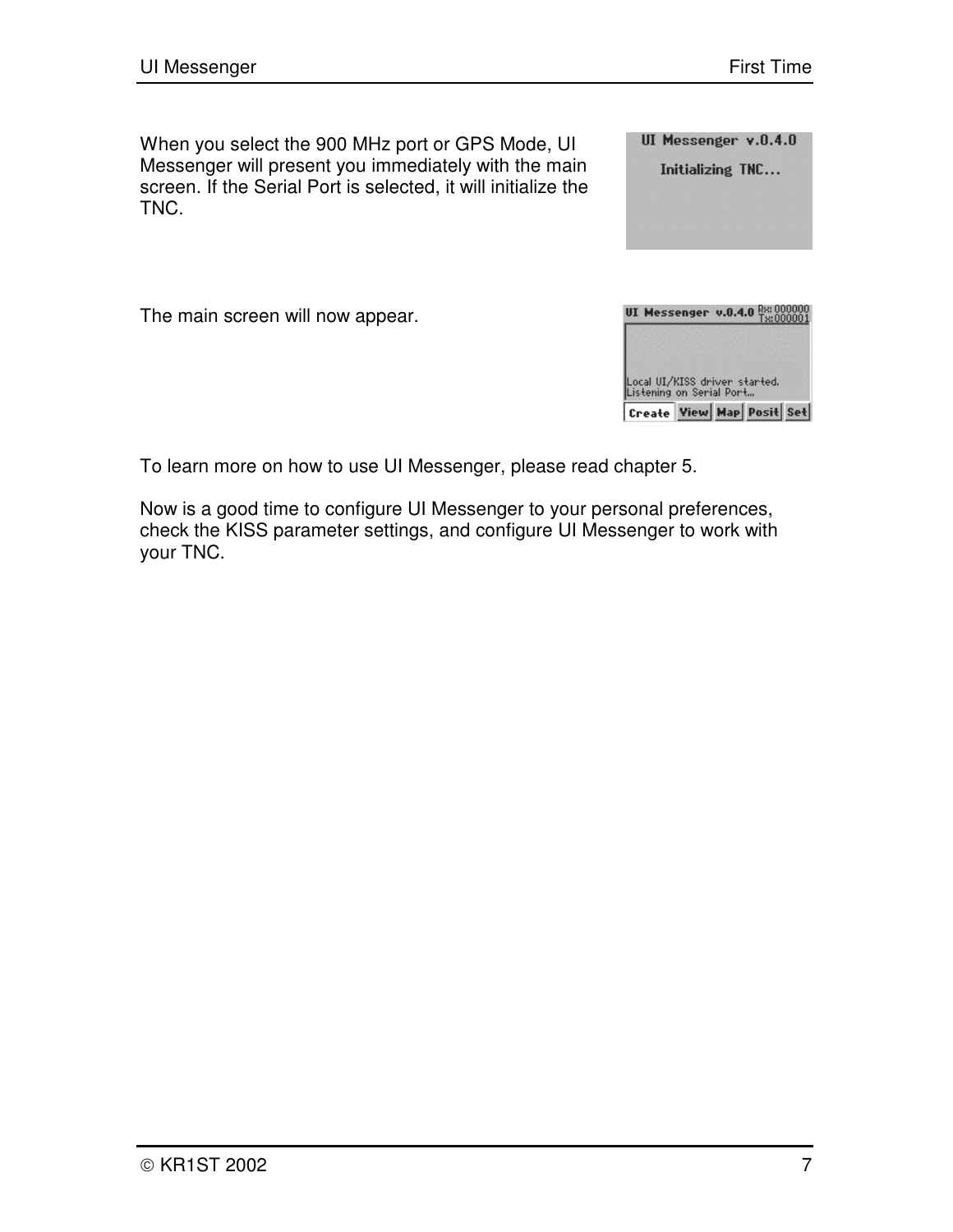## **4 Configuration**

Within UI Messenger you can configure your station preferences, the KISS parameters and TNC specific settings. Every time you install a new version of UI Messenger you will have to re-enter the settings. It is a good idea to write these settings down after you have set up UI Messenger.

You can access the settings menu from the main screen by pressing the "Set" button on the main screen. The settings menu contains several buttons that bring you to various setting screens.

#### **4.1 GPS Mode**

By pressing the "GPS" button you enter the GPS Mode menu.

This menu allows you to turn on and off the GPS Mode or you can select to to go the GPS Mode Configuration screen.

The GPS Mode button reflects the current status of this mode.

If it displays "GPS Mode ON" then you know that the GPS Mode is in the off status and that hitting the <enter> key will put UI Messenger in GPS Mode.

When the button reads "GPS Mode OFF" then UI Messenger will be taken out of GPS Mode when you hit the <enter> key.

Selecting "GPS Mode Config" from the GPS menu brings you to the configuration screen.

The NMEA field indicates which NMEA sentence from the GPS receiver is used by UI Messenger to extract its position. You can either choose \$GPRMC or \$GPGGA.

|               | <b>GPS Mode Settings</b> |      |
|---------------|--------------------------|------|
| NMEA:         | Delay: Baud:             |      |
| \$GPRMC 50    |                          | 4800 |
| Call: KRIST-9 |                          |      |
|               | Save Position: N (Y/N)   |      |
| Save          |                          |      |

| UI Messenger v.O.4.O |  |
|----------------------|--|

| GPS          | <b>Station</b>    |  |
|--------------|-------------------|--|
| KISS         | TNC.              |  |
| Logging      | <b>Auto Reply</b> |  |
| <b>Power</b> | <b>Map</b>        |  |

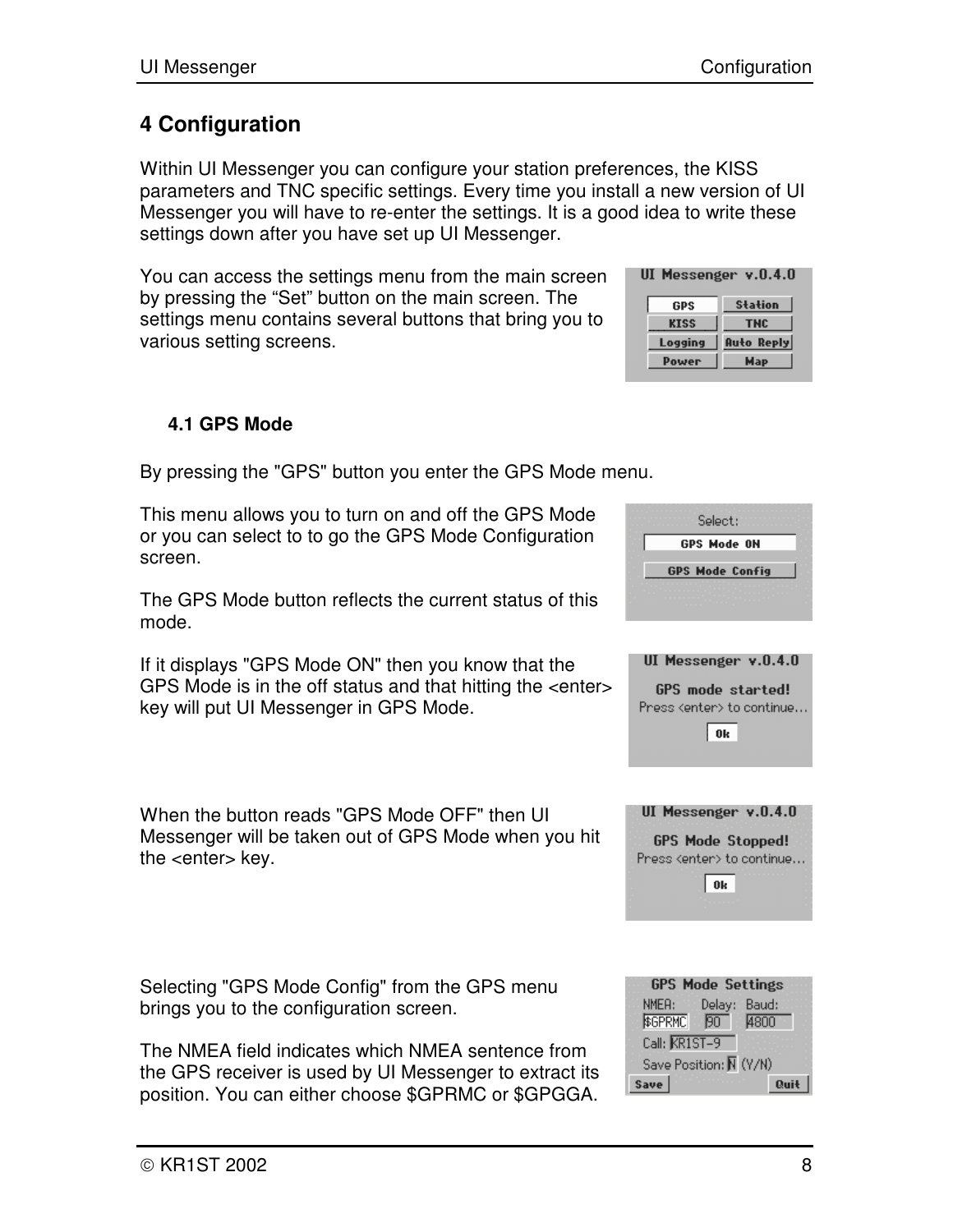The Delay field allows you to enter the time in seconds between transmissions of its position. Default is 90 seconds, but the value can range from 10 to 1000 seconds.

You can enter the baud rate at which UI Messenger will communicate with the GPS receiver in the Baud field. Usually that is 4800bd, which is the default, but any valid baud rate can be entered.

Enter a callsign in the Call field. This call will be used when transmitting positions in GPS mode. Since UI Messenger behaves as a NMEA tracker, the icon displayed by other applications will be determined by the SSID of your callsign according to the following table:

| <b>SSID</b>     | Icon                        |
|-----------------|-----------------------------|
| $-0$            | No Icon                     |
| $-1$            | Ambulance                   |
| $-2$            | <b>Bus</b>                  |
| $\overline{-3}$ | <b>Fire Truck</b>           |
| $-4$            | <b>Bicycle</b>              |
| $-5$            | Yacht                       |
| $-6$            | Helicopter                  |
| $-7$            | <b>Small Aircraft</b>       |
| $-8$            | Ship (power boat)           |
| $-9$            | Car                         |
| $-10$           | Motorcycle                  |
| $-11$           | <b>Balloon</b>              |
| $-12$           | Jeep                        |
| $-13$           | <b>Recreational Vehicle</b> |
| $-14$           | <b>Truck</b>                |
| $-15$           | Van                         |

The Save Position field indicates whether or not you want UI Messenger to save (and use) the last position it receives from the GPS receiver when you exit UI Messenger. This way UI Messenger will have the last received position available next time it's started.

#### **4.2 Station Configuration**

To change the station configuration, activate the "Station" on the menu shown above. The station configuration screen allows you to enter basic information about your station. All information entered on this screen takes effect immediately. You do not have to restart UI Messenger for any changes to take effect.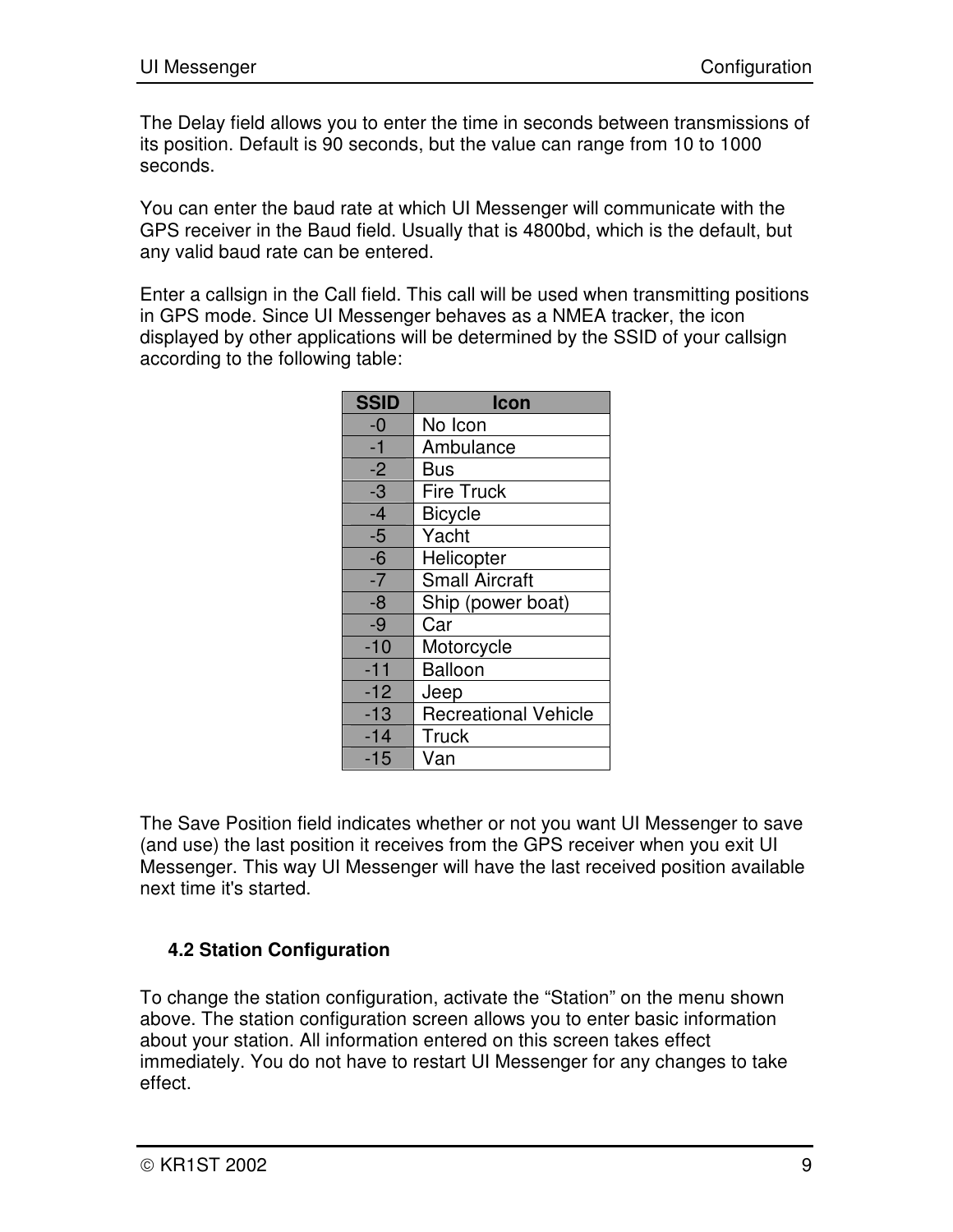You already entered your call sign in "Call:" field when you started UI Messenger or the first time. If you didn't, then please do so now. This field is 9 characters long. You can enter a tactical call sign if you wish, but if you choose to do so, then enter your actual call sign in the status field ("Sts:").

The "Trn:" field is actually quite unique. This field accepts 2 values. "T" or "N". Entering "T" in this field means that UI Messenger will operate in Transparency Mode. This means that messages sent to your call sign will pop up even if the sender did not enter the correct SSID. This is especially handy if you run several stations and would

**Station Configuration** Call:  $\overline{\text{KRIST}-12}$  Trn:  $\overline{\text{Tr}}$  Icn:  $\overline{V}$   $\overline{\text{F}}$ Lat: 3256.84N Lon: 08001.92W Pth: KF4CDR-3, WIDE2-2 Int: 20 Sts: / Cybiko UI Mess PHG: 2000  $Save$  $\alpha$ uit

like to receive all messages sent to any of your other stations as well. When you enter "N" (Normal) in this field, then UI Messenger will only react to messages sent to your call sign with the SSID you specified.

The "Icn:" fields determine what icon is used to show your station on the display of other stations. The first field accepts the "/" or '\ character and it determines from which table an icon chosen. The next field accepts any character and it determines which icon from within that table is chosen. See Appendix 2, "The APRS Symbol Tables", page 104, from the document "APRS Protocol Reference", Version 1.0.1. You can download this document in PDF format from: http://www.tapr.org

The coordinates need to be specified in the "Lat:" and "Lon:" fields. The latitude is specified in DDMM.MMN or DDMM.MMS (Degrees Minutes . Hundredths of Minutes (N)orth or (S)outh) and longitude should specified as DDDMM.MMW or DDDMM.MME (Degrees Minutes . Hundredths of Minutes (W)est or (E)ast).

The PTH field specifies the Unproto Path. Please be considerate and limit your path to what you actually need. Specifying a WIDE7-7 path when you only want to go 1 hop creates a lot of unnecessary traffic (QRM). For stationary use, try to find out which digi can hear you directly and specify that one first, then add whatever you need separated by commas.

You can specify the interval rate at which your position is transmitted in the "Int:" field. This is the number of minutes between position reports and can be anything between 0 and 100 minutes. This field allows you to turn of position beaconing by simply entering a 0.

The status information can be entered in the "Sts:" field. This field is 43 characters long and will be sent along with your position report. If you want to make sure that the status is correctly displayed on a Kenwood TH-D7A/E(G) radio, then you have to start the status with a "/" character.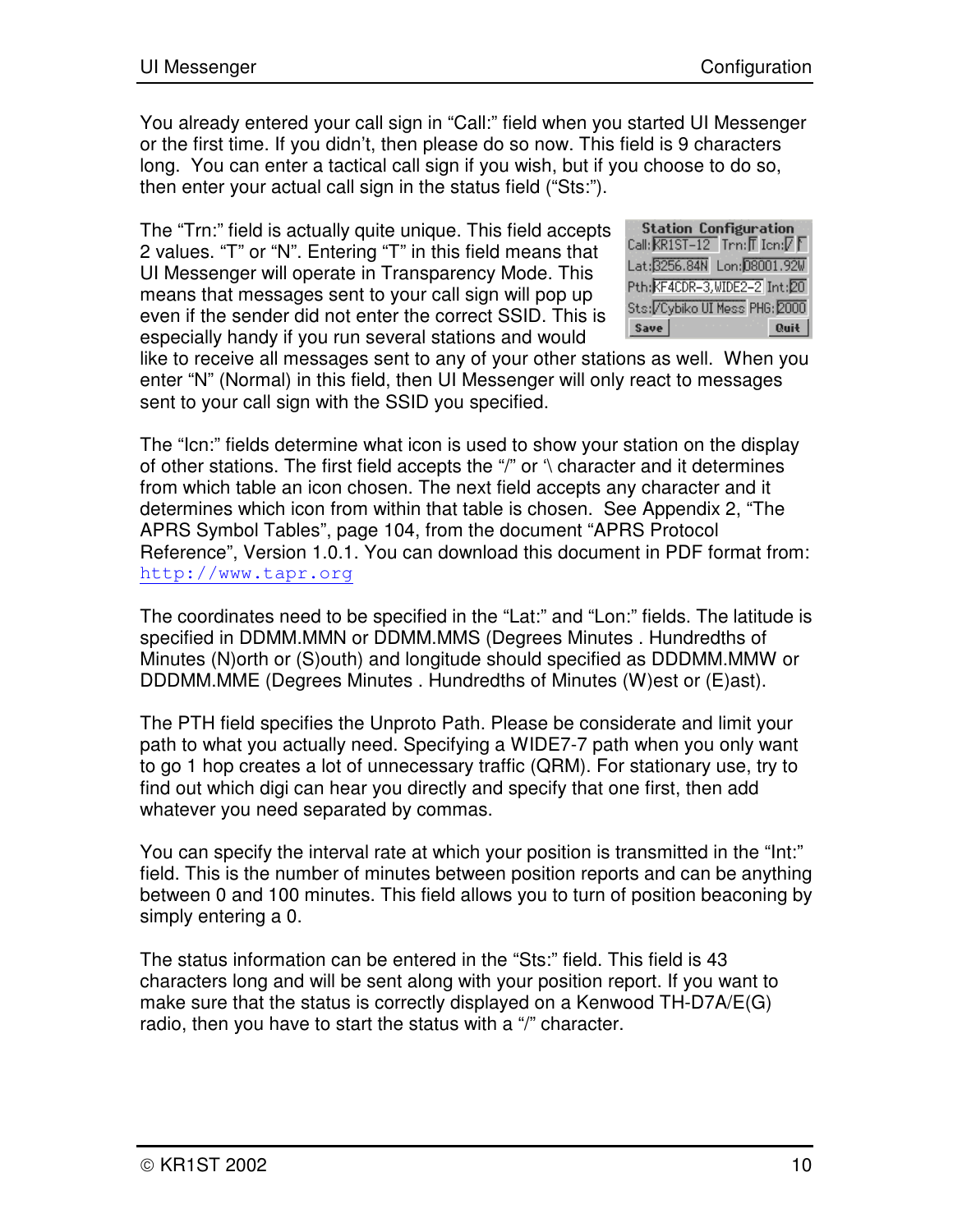The "PHG:" field specifies the station Power, the effective antenna Height above average terrain, antenna Gain and antenna directivity according to the following table:

| <b>PHG Code:</b> |      |                 | ႒       | 3        | 4       | 5         | 6        |                  | 8        | 9    | Units        |
|------------------|------|-----------------|---------|----------|---------|-----------|----------|------------------|----------|------|--------------|
| Power:           |      |                 | 4       | 9        | 16      | 25        | 36       | 49               | 64       | 81   | <b>Watts</b> |
| Height:          | 10   | 20              | 40      | 80       | 60      | 320       | 640      | 1280             | 2560     | 5120 | Feet         |
| Gain:            |      |                 | っ       | 3        | 4       | 5         | 6        |                  | 8        | 9    | dB           |
| Directivity:     | Omni | 45<br><b>NE</b> | 90<br>E | 35<br>SE | 80<br>S | 225<br>SW | 270<br>W | 315<br><b>NW</b> | 360<br>N |      | Degrees      |

When you are done you can press the "Save" button to save these values. A message will pop up informing you that the settings have been saved. The settings are saved in a ASCII file, called "uimsg.dat" on the flash disk. The changes will become active immediately. If the interval setting is something other than 0 minutes, UI Messenger will immediately transmit a position packet with the new data. Pressing the "Quit" button or hitting the <esc> key will exit this screen immediately and no changes are saved.

#### **4.3 KISS Parameters**

The KISS Parameters Screen will allow you to enter the usual KISS parameters. Changes will take effect immediately as soon as the settings are saved.

The table below describes the parameters that can be specified on this screen. It is taken from a paper titled "The KISS TNC: A simple Host-to-TNC communications protocol" by Mike Chepponis, K3MC and Phil Karn, KA9Q.

| UI Messenger v.O.4.O |                  |
|----------------------|------------------|
| TxDelay: 20          | $\times$ 10 $ms$ |
| Pensistence: 63      | $0 - 255$        |
| SlotTime: 10         | $\times$ 10 $ms$ |
| Duplex: H            | Half/Full        |

Save & Exit Exit w/o Save

| TxDelay: | This is the transmitter key up delay in 10 ms<br>units. The default start-up value is 20 (i.e., 200<br>$\vert$ ms). |
|----------|---------------------------------------------------------------------------------------------------------------------|
|          | This is the persistence parameter, p, scaled to<br>Persistence: the range 0 - 255 with the following formula:       |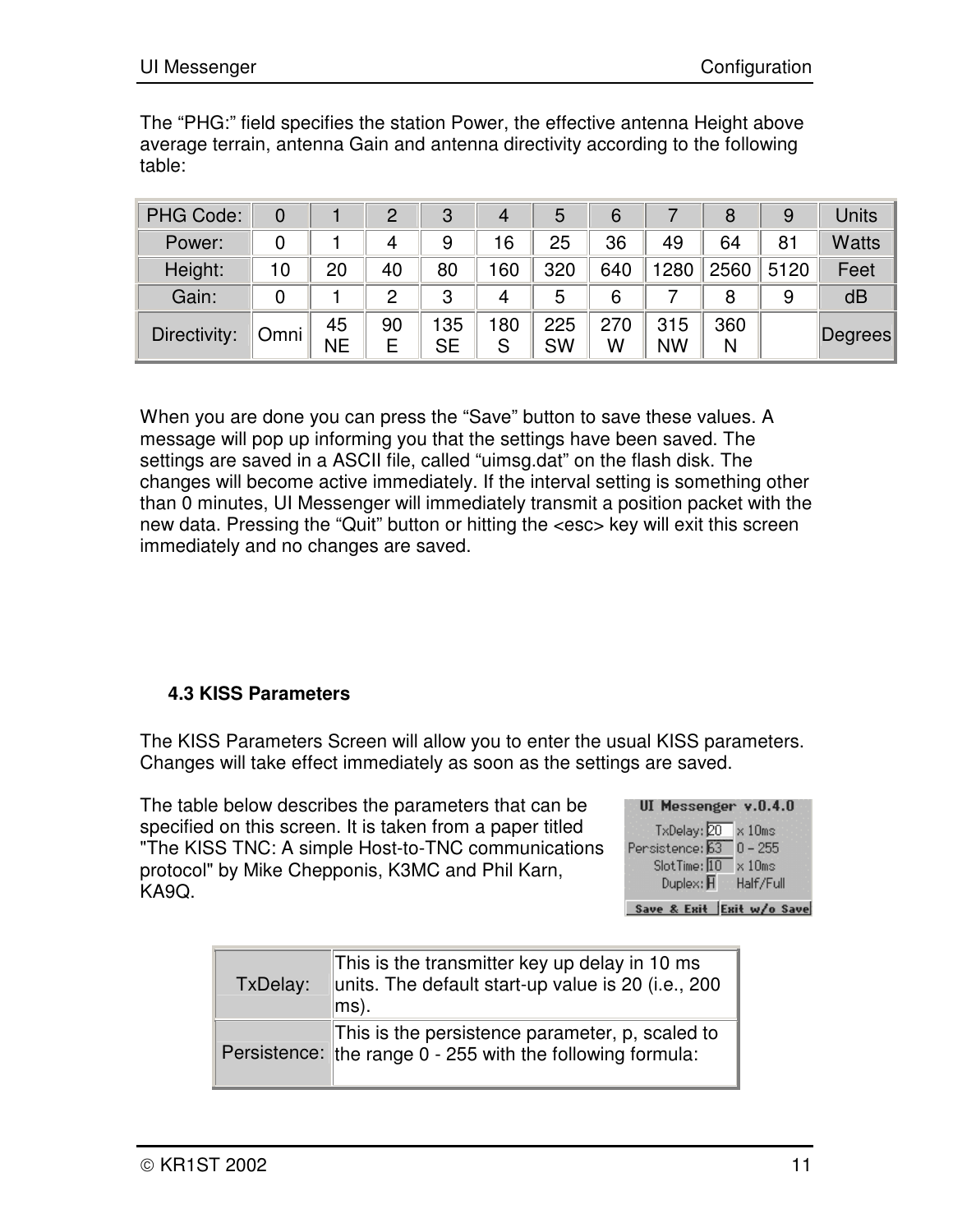|           | $P = p * 256 - 1$                                                                                                                                                                                              |
|-----------|----------------------------------------------------------------------------------------------------------------------------------------------------------------------------------------------------------------|
|           | The default value is $P = 63$ (i.e., $p = 0.25$ ).                                                                                                                                                             |
| SlotTime: | The next byte is the time to hold up the TX after<br>the FCS has been sent, in 10 ms units. This<br>command is obsolete, and is included here only<br>for compatibility with some existing<br>implementations. |
| Duplex:   | This is H for half duplex, F for full duplex. The<br>default is H (i.e., half duplex).                                                                                                                         |

#### **4.4 TNC Configuration**

The TNC Settings Screen allows you to enter strings that will be sent to the TNC to put it in KISS mode. You can specify up to four strings to be send to the TNC.

The first string consists of decimal values separated by commas. You can use this field to define a KISS command you'd like to have sent to the TNC upon startup. Most times you'll find here "192,255,192,13", which are the two KISS delimiters FEND (192), the exit command (255) and the <enter> command (13). This



Save & Exit Exit w/o Save

sent to ensure that the TNC is not in KISS mode before you send any of the following commands defined in field 2, 3 and 4. The 13 at the end is needed on some TNC to get a "cmd:" prompt. You can leave this field empty if you wish.

Fields 2, 3 and 4 can be used to enter text commands, which you need to send to the TNC to put it in KISS mode. The KISS driver will append a [CR] (ASCII 13) to each text string (2, 3, 4), so there's no need for you to add it.

The KISS OFF string will be sent upon exit of UI Messenger. The format of the string is the same as the first field of the KISS ON commands. Usually you'd put the KISS command (255) here, which will take the TNC out of KISS mode.

All the above-mentioned fields may be left empty. Nothing will be sent to the TNC in that case. You could do this for TNCs that only operate in KISS mode.

You can set the baud rate in the baud rate field. This is the speed between the Cybiko and the TNC, not the on the air speed.

When you are done, just hit the "Save & Exit" button to save the settings. You can hit the <esc> key or press the "Exit w/o Save" button to leave this screen without saving the changes. All changes take effect immediately when you save the settings.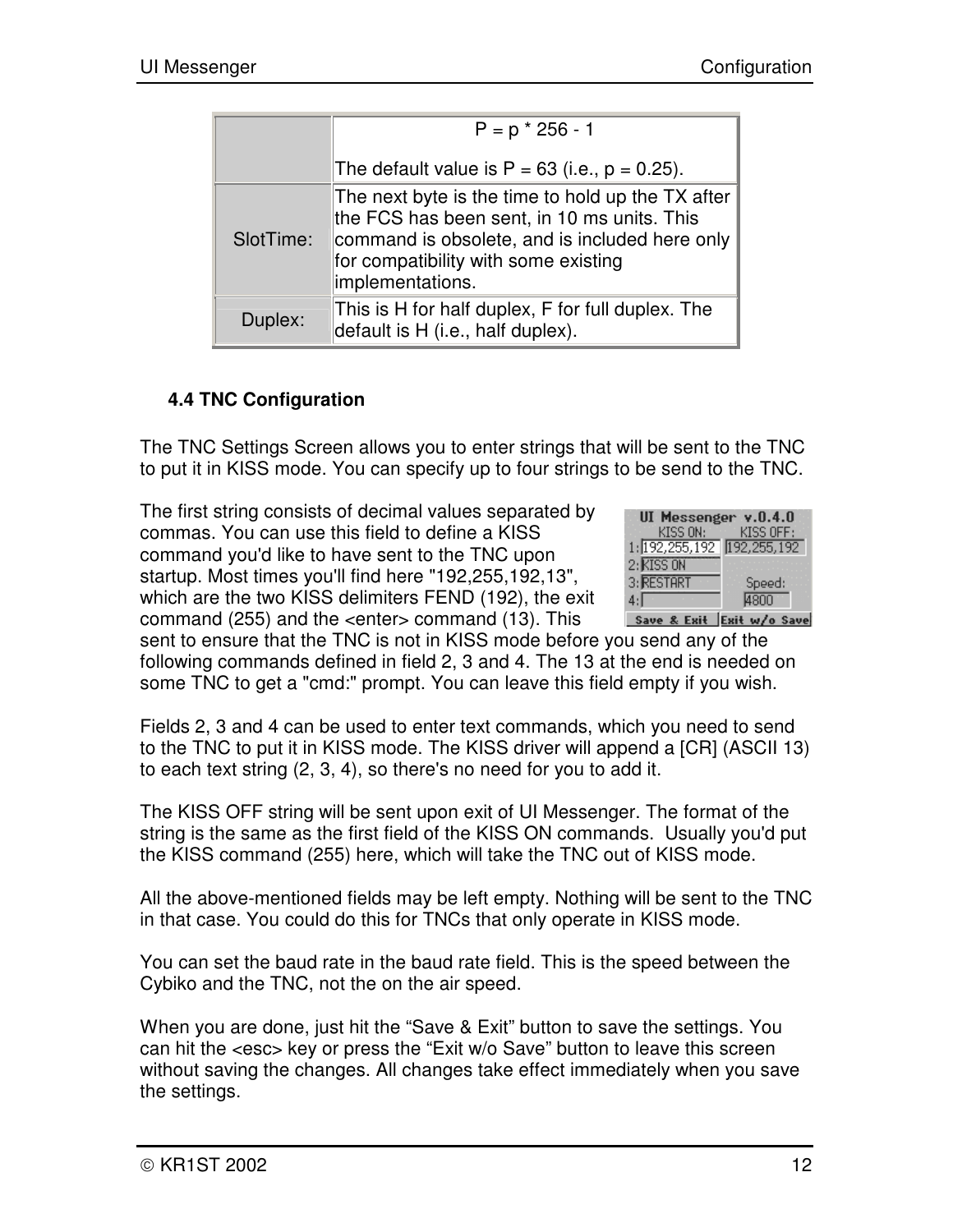## **5 Using UI Messenger**

Now that you fully configured UI Messenger you are ready to use it. This chapter will describe the wide range of features within UI Messenger and will explain them in great detail.

#### **5.1 Starting UI Messenger**

To start UI Messenger, select the UI Messenger icon from the desktop and hit <enter>.

UI Messenger will ask you on which port to start. Select the "900MHz Port" if you would like to use UI Gate or select "Serial Port" if the TNC is connected directly to your Cybiko and you would like to use that.

| If you selected the serial port option, then UI Messenger |
|-----------------------------------------------------------|
| will initialize the TNC with the strings as configured on |
| the TNC configuration screen.                             |

|  | GPS mode |                      |  |
|--|----------|----------------------|--|
|  |          |                      |  |
|  |          |                      |  |
|  |          |                      |  |
|  |          |                      |  |
|  |          | UI Messenger v.O.4.O |  |
|  |          |                      |  |

Select: **Serial Port** 900MHz Port

Initializing TNC...

If you selected the 900MHz port, then UI Messenger will immediately display the main screen. In the console portion of the main screen it will indicate on which port UI Messenger is listening.

## **5.2 Main Screen Layout**

The image below shows the main screen when you start UI Messenger.



The screen consists of three main areas, the Status Bar, the Console Window and the Button Bar.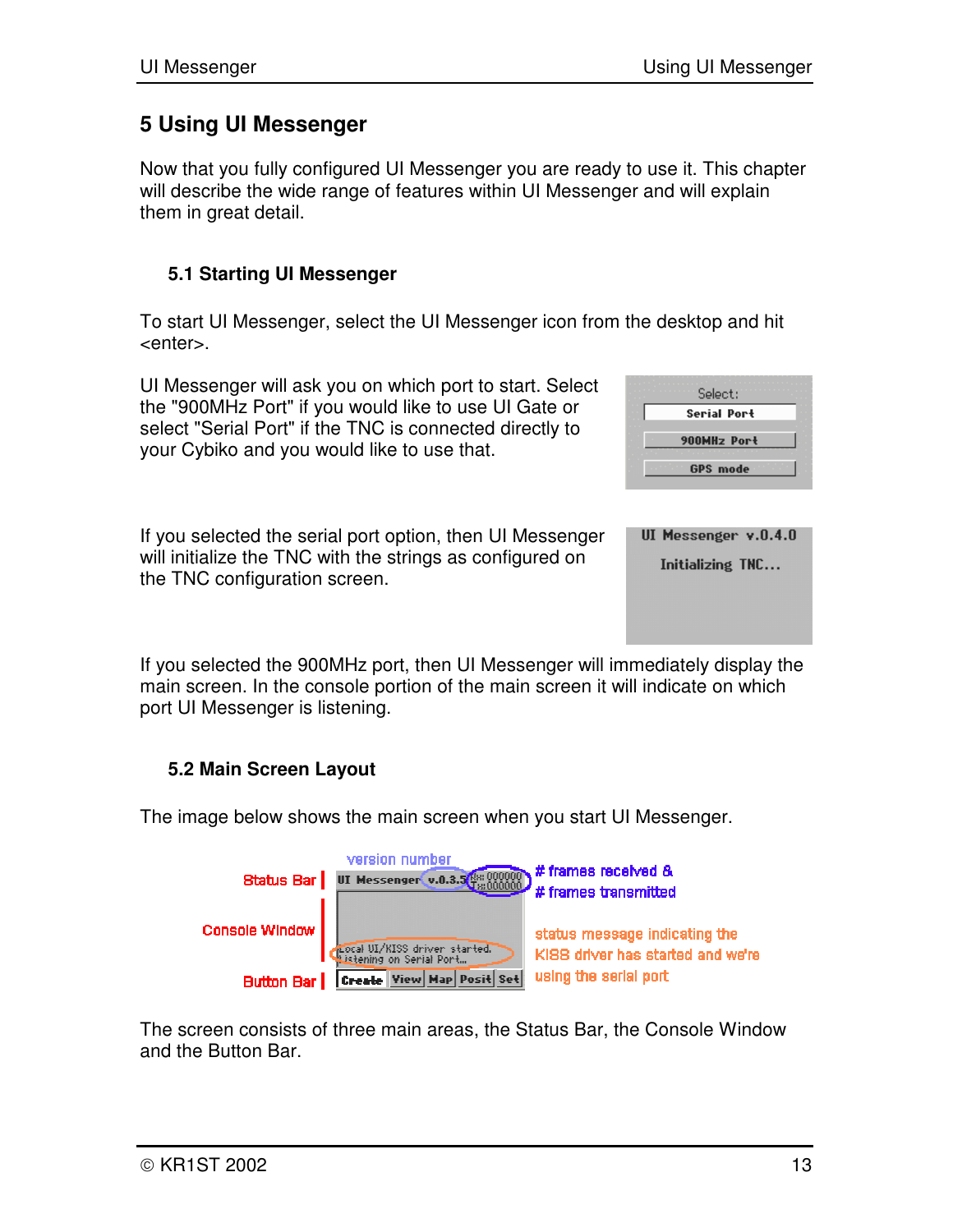The status bar shows the program title, version number and how many frames have been received and transmitted. The "Rx:" indicator gives you an indication on how busy your local network is.

The console window will display all received frames. It will also show status messages. For instance, it will display "Incorrectly formatted frame" if a bad frame has been received. The console window can hold more text than is shown. You can highlight it by pressing the <tab> key several times and then use the <up> and <down> arrow keys to scroll through the text.

## **5.3 Monitoring Traffic**

All (frames) packets received by UI Messenger are displayed in the console window on the main screen. A received frame is divided in four fields and shown separately in the console window. The "From:" field shows the call sign of the originator of the frame and the "To:" field shows you the TOCALL call sign. You can see

which path of the frame in the "Via:" field. If the frame has been digipeated by a digi in the path then an asterisks (\*) will appear next to the call sign of that digi. The data portion of the frame is shown in the "Data:" field.

The console window always displays the latest received frames. If you would like to see previously received frames, then highlight the console window and use the <up> arrow key to scroll back. If a new frame is received while you are scrolling back then the console window will jump back to the bottom and show the newly received frame.

#### **5.4 Creating Messages**

There are two ways to create messages in UI Messenger. One is to use predefined messages and the other is to compose your own. Using predefined messages allows you to create message content ahead of time. If you need to create messages on the fly, use the compose option.

In addition to creating predefined messages and composing messages, UI Messenger allows you to create a list of recipients, create a list of predefined messages, and create message groups. You can enter the Create menu by selecting the "Create" button on the main screen.



#### **5.4.1 Creating Predefined Messages**



Create View Map Posit Set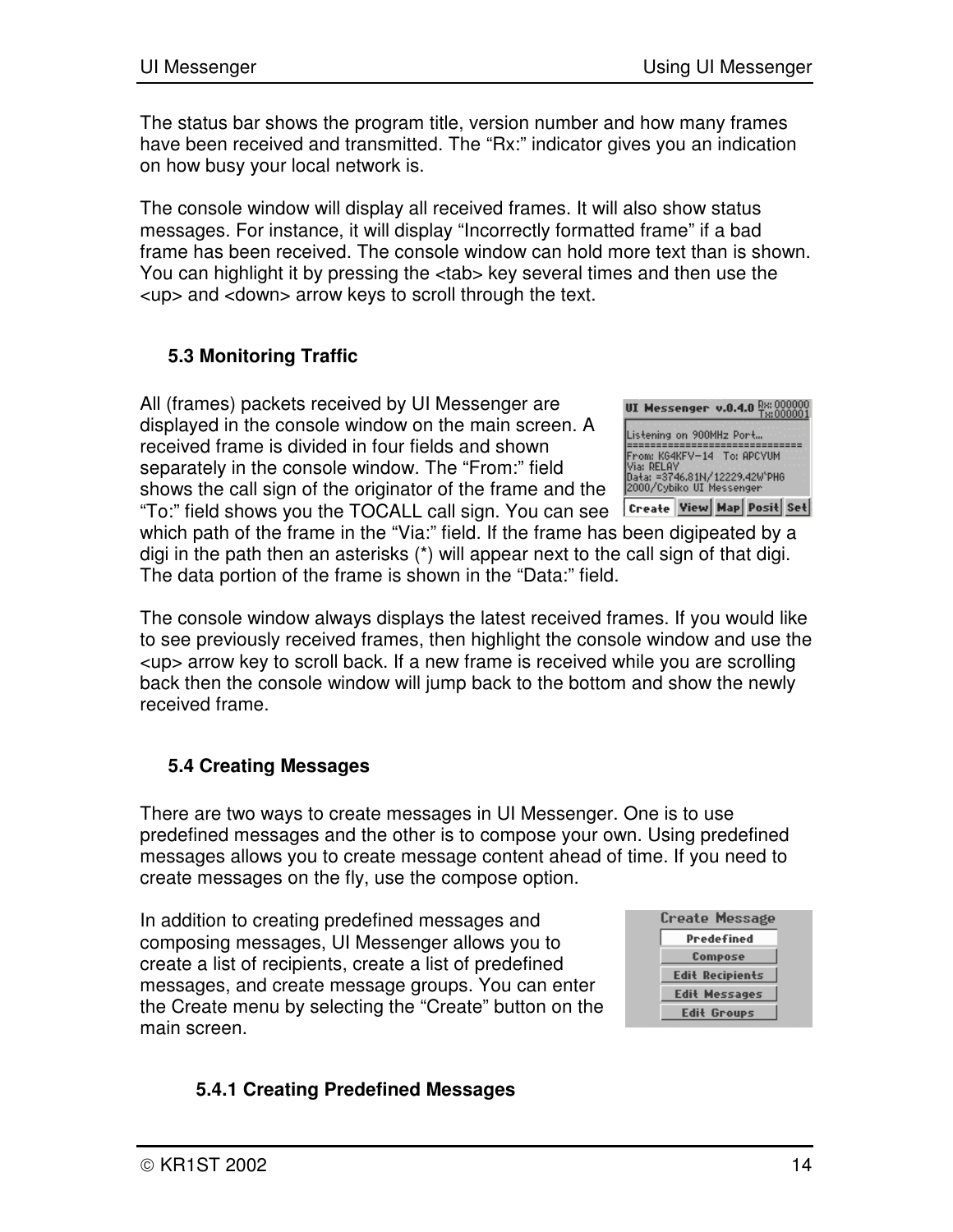When you choose to create a message from a list of predefined messages, select the "Predefined" button in the Create menu. You will then be asked to enter the call sign of the recipient, select the call sign of the recipient from a (user defined) list or to select a name of a group from the (user defined) group list.

If you already were exchanging messages with some station before, then the call sign of that station will be displayed in the "Enter call:" field. This is convenient if you are exchanging a number of messages with a station. You don't have to enter that station's call sign every time. Just hit the <enter> key on this screen and UI Messenger assumes you want the next message to go to the same station.

After you entered or selected a recipient, you will have to select a message from the list of predefined messages. This list contains up to 10 user-defined messages. Use the <up> and <down> arrow keys to highlight the message you would like to send and then hit the <enter> key to select that message.

When you selected a message a confirmation screen will pop up showing you the message and the recipient. To confirm this message and to send it, hit the <enter> key. The message will be transmitted immediately and you will return to the main screen. If you changed your mind, you can press the "Quit" button to turn back to the main screen.

At any point during this process you can back out by hitting the <esc> key. You will then return to the main screen.

## **5.4.2 Composing Messages**

If you prefer to type a message rather than selecting one from a list, select "Compose" from the Create menu.

You will first be asked to enter or select the call sign of the receiving station, as described above in 5.4.1 and then you are taken to the compose screen.

The top field on this screen is used to enter your message and the bottom part shows you all messages

| Hello!                                                      |                           |
|-------------------------------------------------------------|---------------------------|
|                                                             | Send message: Predef Send |
| Received from KR1ST:                                        |                           |
| Rx at: 05/17/01 20:52:36<br><b>Uplease to UI Monocondon</b> |                           |

for the Cybiko!

Confirm Message To: KG4KFV Text: I'm on my way!

 $0<sub>k</sub>$ 

Quit



| <b>Select Recipient</b> |  |                               |  |
|-------------------------|--|-------------------------------|--|
| Enter call:             |  | ΠR                            |  |
|                         |  | Select call: OR Select group: |  |
| KG4KFV                  |  | IMYGROUP                      |  |
| $KR1ST-10$<br>KR1ST     |  | <b>ITSTGRP</b>                |  |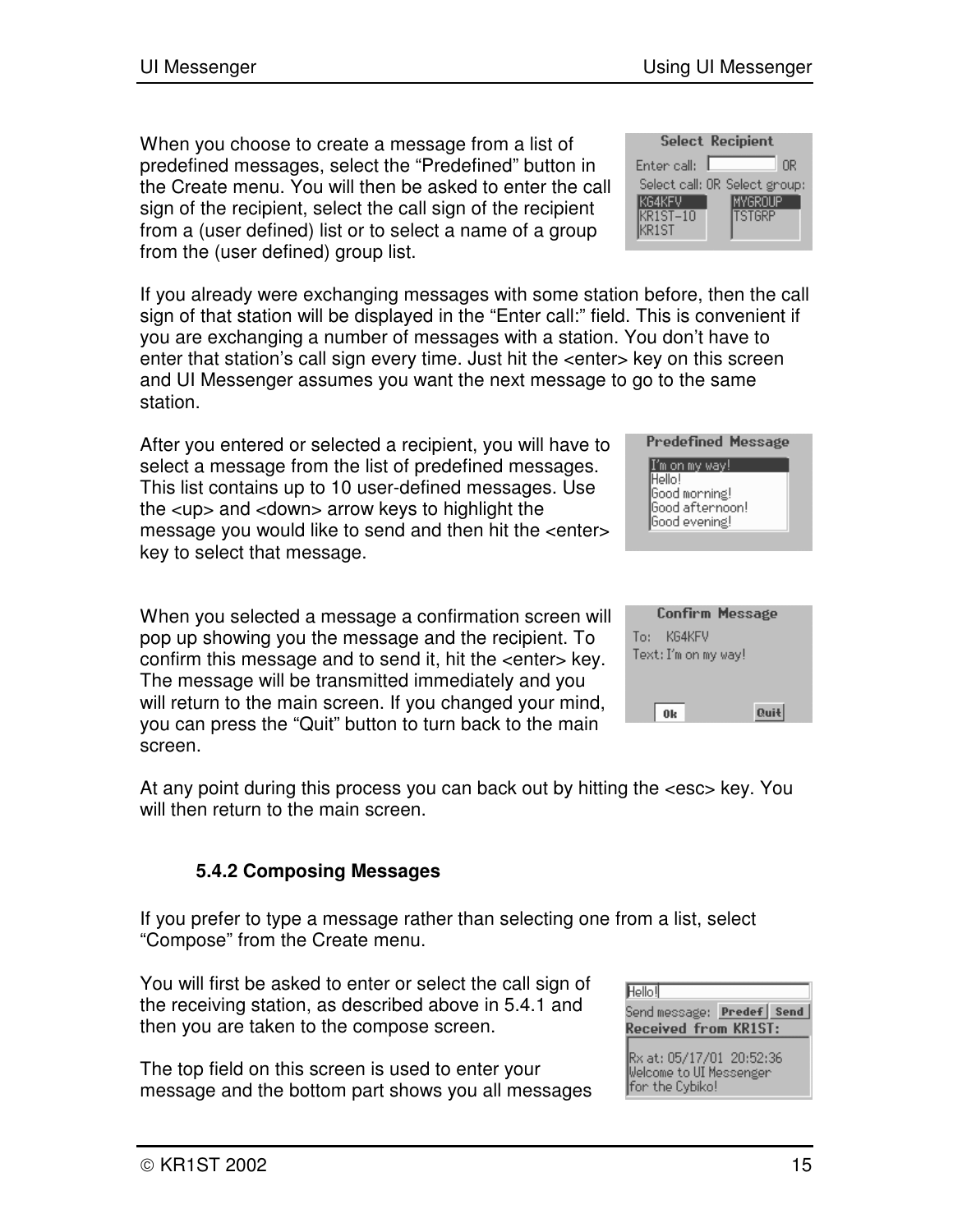you received from this station before. This bottom window is scrollable so you can highlight it by hitting the <tab> key several times and then use the <up> and <down> arrow keys to scroll through the messages you received from this station.

If you changed your mind and would like to send a predefined message, press the "Predef" button. This will take you to the list of predefined messages as shown in 5.4.1.

When you are done writing your message either hit the <enter> key or press the "Send" button.

A confirmation screen will pop up showing you the message, as it will be transmitted. Hit the <enter> key to transmit the message or press the "Quit" button to back out and return to the main menu.

|              | Confirm Message |
|--------------|-----------------|
| To: KR1ST    |                 |
| Text: Hello1 |                 |
|              |                 |
|              |                 |
|              | Quit            |

As with predefined messages, you can back out any time you wish by hitting the <esc> key. You will then be returned to the main screen.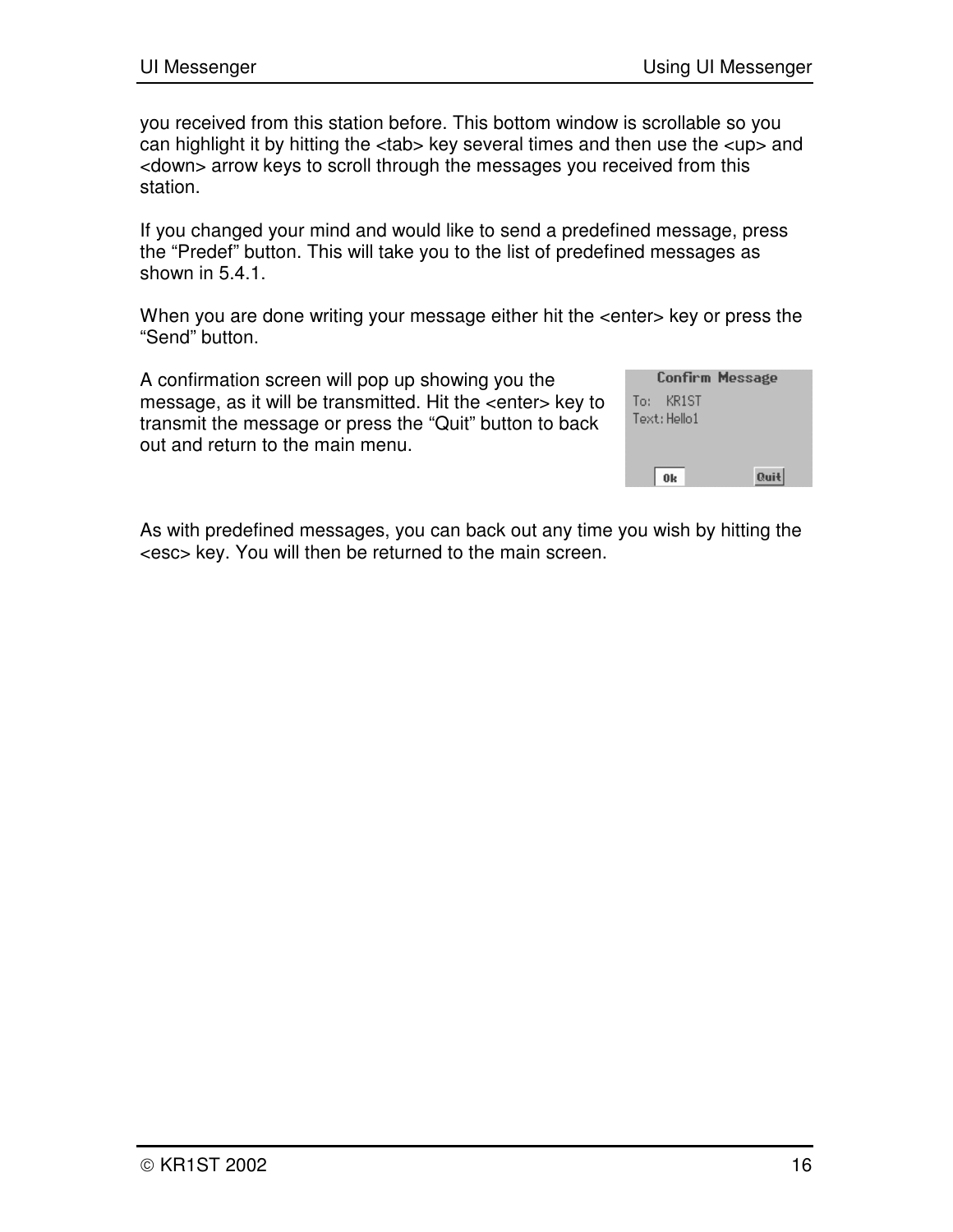#### **5.5 Creating a List of Recipients**

Sometimes it's convenient to select the call sign of the recipient from a user defined list rather then entering the call sign manually, especially if you exchange messages with the same stations a lot. UI Messenger provides a list of user defined call signs, which you can edit. Up to ten call signs can be stored in the list and the list is stored in the configuration file.

To edit the list of predefined call signs, select "Edit Recipients" from the Create menu. You'll be presented with the list of recipients currently available. Use the <up> and <down> arrow keys to highlight an entry in the list. Hit the <enter> key to select that entry.

Once you select a recipient from the list you can edit it on the next screen and save it by pressing the "Save" button. If you changed your mind, press the "Exit" button. UI Messenger will show you a message it successfully saved the call sign in the list.

| <b>Edit Recipient List</b>                         |  |
|----------------------------------------------------|--|
| Select entry: 1. KG4KFV<br>2. KR1ST-10<br>3. KR1ST |  |
|                                                    |  |

| <b>Edit Recipient Call</b> |             |
|----------------------------|-------------|
| Enter new callsign:        |             |
| KG4KFV                     |             |
| <b>Save</b>                | <b>Fxit</b> |

After you saved the recipient call or pressed the "Exit" button, you will be returned to the "Edit Recipient List" screen. To return to the main screen hit the <esc> key on that screen.

#### **5.6 Creating a List of Predefined Messages**

UI Messenger can store up to 10 predefined messages, which can be entered and edited by you. These predefined messages can make life a bit easier if you don't have the time to enter a message manually. In case of a special event one could fill the list with messages like "On station", "Emergency!", etc. These messages are stored on file for later retrieval.

To edit messages from the list select "Edit Messages" in the Create menu. You'll be presented with the list of currently available messages. Highlight the entry you would like to edit with the <up> and <down> arrow keys. Then select the message by hitting the <enter> key.

| Edit Messages List                                                       |
|--------------------------------------------------------------------------|
| Select a message entry:                                                  |
| 1. I'm on my way!<br>2. Hello!<br>3. Good morning!<br>4. Good afternoon! |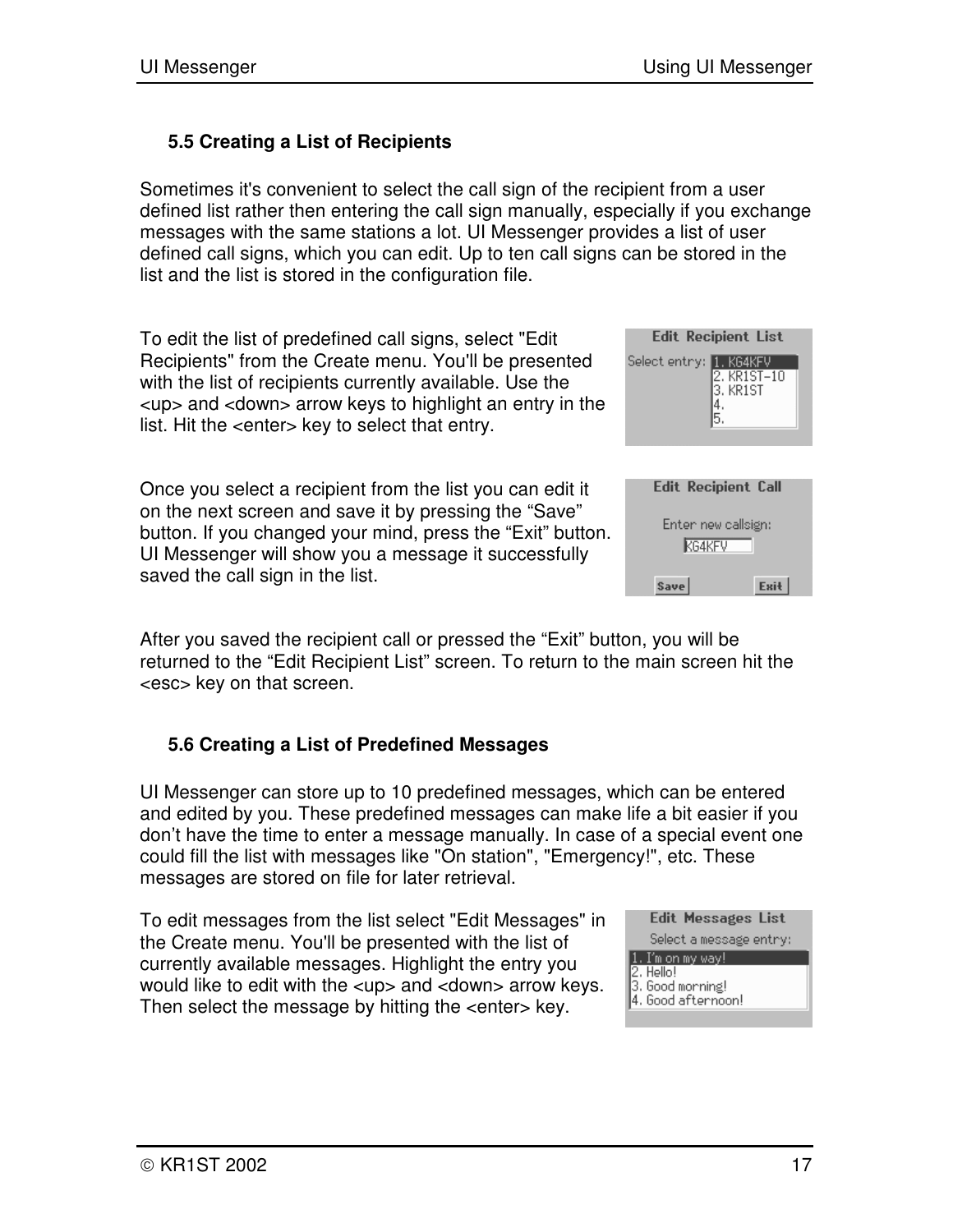Once you select a message from the list you can edit it and save it by pressing the "Save" button. If you don't want to save it, press the "Exit" button. UI Messenger will inform you with a pop up message if it successfully saved the message in the list.

| Edit Predefined Message |             |
|-------------------------|-------------|
| Enter new message:      |             |
| I'm on my way!          |             |
| <b>Save</b>             | <b>Exit</b> |

You will be returned to the "Edit Messages List" screen after you have saved the message so you can edit the next message. If you hit the <esc> key or press the "Exit" button you will also be returned to the "Edit Messages List" screen.

## **5.7 Creating Message Groups**

For special events or experiments it might be convenient to set up message groups. UI Messenger allows you to you define up to 2 message groups. In addition to these groups, UI Messenger will also listen for messages sent to the message groups All, QST and CQ.

To edit the list of message groups, select "Edit Groups" from the Create menu. You'll be presented with the list of groups currently defined. Use the <up> and <down> arrow keys to highlight the entry you would like to edit and hit the <enter> key to select that entry from the list.

Once you select a group entry from the list you can edit it and save it by pressing on the "Save" button. A message will pop up if UI Messenger successfully saved the group name. If you changed your mind you can either hit the <esc> key or press the "Exit" button to return to the "Edit Groups List" screen.

| <b>Edit Groups List</b>                     |
|---------------------------------------------|
| Select entry:<br>2.                         |
|                                             |
| Edit Group Call                             |
| Enten group new callsign:<br><b>MYGROUP</b> |
| Save<br>Exit                                |

On the "Edit Groups List" screen you can hit the <esc> key to return to the main screen.

#### **5.8 Receiving Messages**

Whenever a new message is received a window will pop up with the received message regardless of on what screen you are. UI Messenger will also vibrate and sound a two-tone signal to alert you that a message just arrived. It also gives you the opportunity to reply to the message immediately.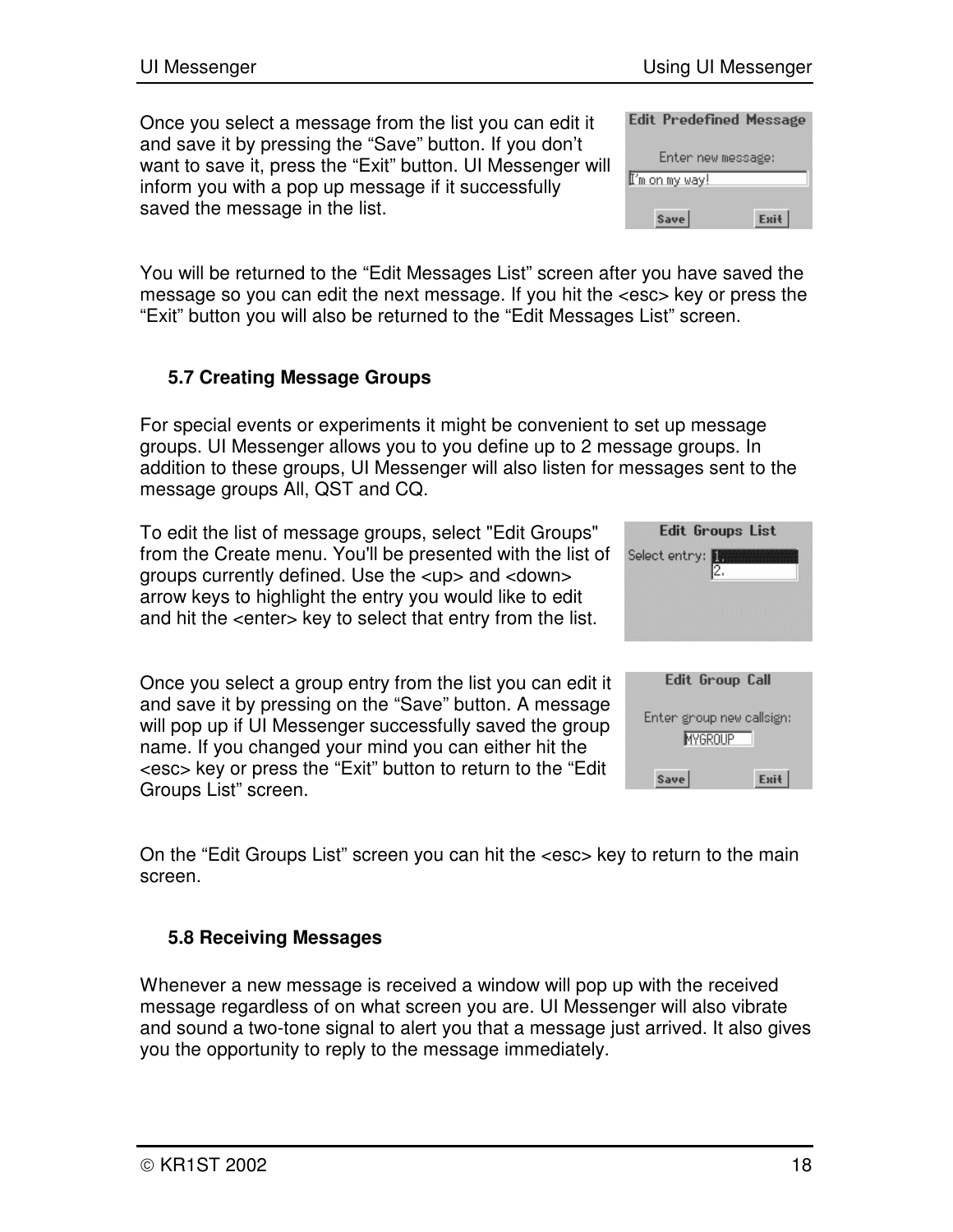The bottom part of the screen displays the message you just received plus all

previous messages you received from this station. You can scroll though the messages by hitting the <tab> key several times until the bottom window is highlighted and then use the <up> and <down> arrow keys. The most recent message will be at the bottom.

| Hallo                                    |                           |
|------------------------------------------|---------------------------|
| $KG4KFV \Rightarrow KR1ST-12$            | Send message: Predef Send |
|                                          |                           |
| Rx at: 05/17/02 05:18:38<br>Hello, Alex! |                           |

If you'd like to reply immediately with a predefined message, simply press the "Predef" button. If you rather enter a reply manually, go to the message field at the top and type your reply. A confirmation will be asked when you press the "Send" button to transmit the reply.

When you hit the <esc> key you will be returned to whatever screen you were on before this message popped up. If more messages arrive while this window is popped up, UI Messenger will only beep and vibrate and not show that message. You can always review all received messages through the "View" menu from the main screen.

#### **5.9 Viewing Messages**

UI Messenger stores all received messages in memory for later retrieval. There is no maximum number of messages that can be stored. To view previously received messages, press the "View" button on the main screen.

On the "View Messages" screen you can select if you would like to see the messages sent directly to you or messages that were sent to the message groups you belong to.

When you select to view messages sent directly to you, you'll be taken to a screen that displays the list of messages sent to you. You can select a message from this list by highlighting the message using the <up> and <down> arrow keys and the hit the <enter> key to select that message.

Once you select a message from the list, the complete content will be shown and you get the opportunity to reply to that message if you didn't do so already. To reply, simply hit <enter> and you'll be taken to Compose Message screen. See 5.4.2 for details.





From: KR1ST At: 05/17/01 20:54:23 Text: Welcome to UI Messe ngen for the Cybiko!

**Reply**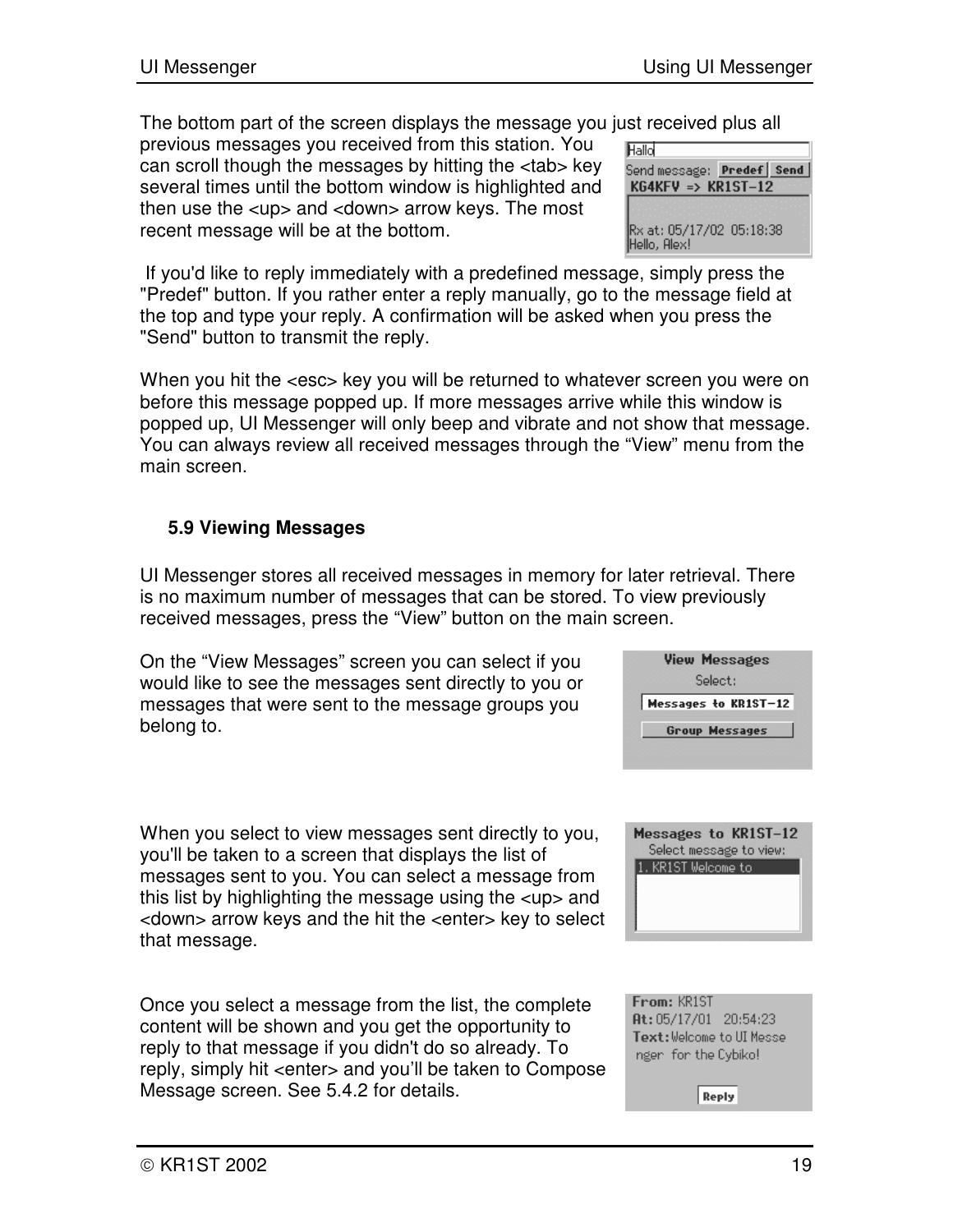If you choose to view messages sent to a message group you belong to, you will be presented with a list of from which you have to select a group. Once you select a group you will be taken to a screen showing you all the messages sent to that group. This is identical to what is described above for messages sent directly to you.

#### **5.10 Maps**

UI Messenger comes with a set of maps on which stations can be displayed. The default map is the U.S.A. map. You can download more maps from the web site or you can create your own if you wish.

#### **5.10.1 The Map Screen**

If you would like to see the positions of other stations on a map, then press the "Map" button on the main screen. If it is the first time you'll see the map of the U.S.A. The default installation comes with several maps you can choose from.

You can activate the map display by pressing the "Map" button on the main screen.

Stations are shown on the map as little square icons with their call sign to the right of it. The map is continuously refreshed, meaning that every time the position of a station is received it will be displayed immediately.

At the bottom right you see a counter showing you how

many stations are received by UI Messenger. At this time UI Messenger stores the position data of up to 200 stations. When this number is reached and a new station is received which is not in the station list, UI Messenger will search the list for the station that it didn't receive position information from for the longest time and replaces that station with the new one.

You can leave the map display on all the time if you wish. If new messages are received they will still pop up. However, if you'd like to create messages you will have to return to the main screen by hitting the <esc> key.





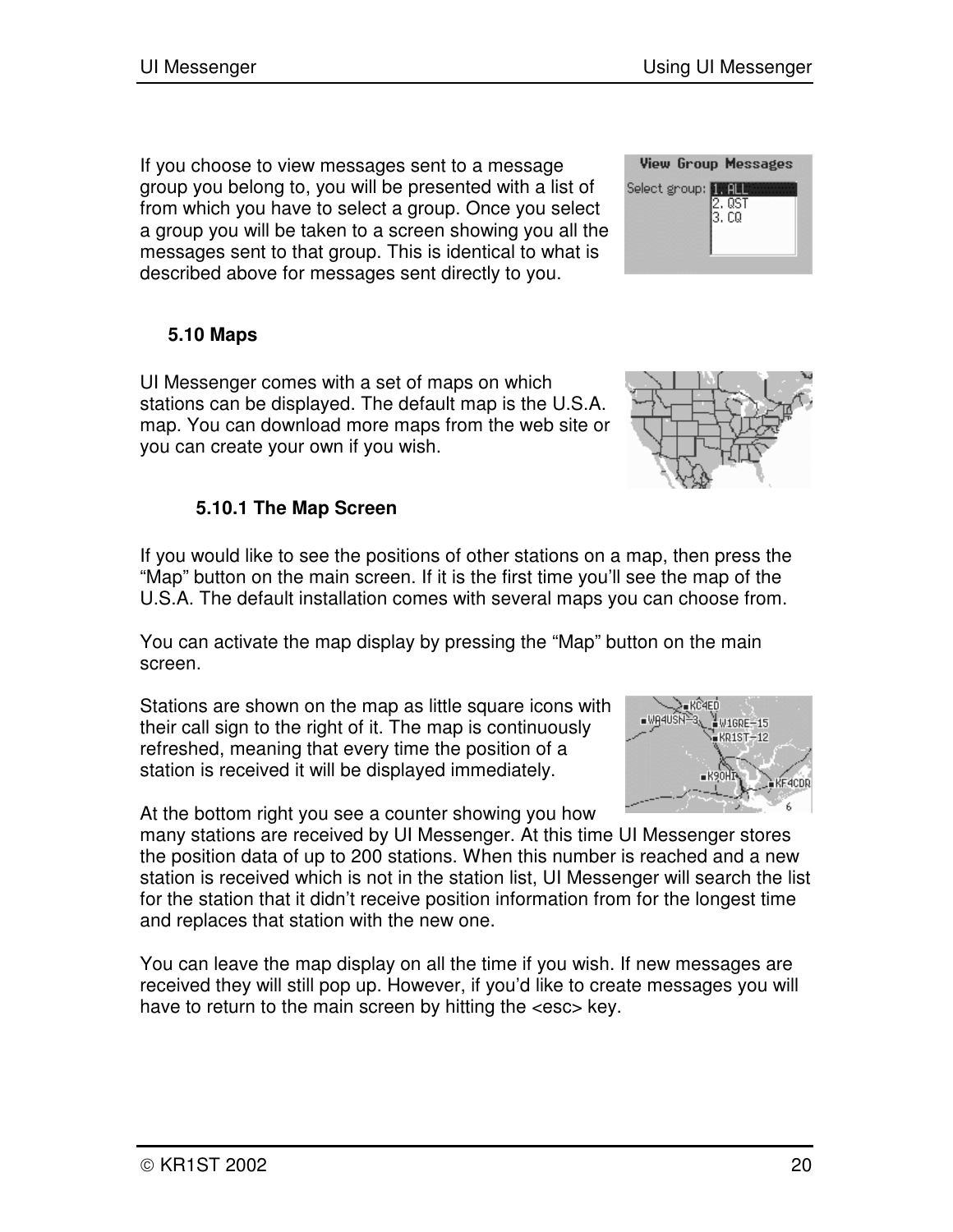Select: **Choose Map View Station List Show Callsigns** 

#### **5.10.2 Map Menu**

You can access the Map Menu by hitting the <tab> key on the map screen.

#### **5.10.2.1 Selecting Maps**

If you would like to display a different map, then press the "Choose Map" button. This will bring up a list of available maps. Use the <up> and <down> arrow keys to highlight the map you would like to see and hit the <enter> key to select that map from the list. The new map with stations will immediately be shown. The

selection is stored in the UI Messenger configuration file so that next time you start UI Messenger it will show this map when you press the "Map" button on the main screen.

#### **5.10.2.2 Viewing the Station List**

To view the list of received stations, press the "View Station List" button from the Map Menu. This will bring up a list of call signs of the received stations including the date and time the last position report has been received from that station. You can scroll through the list with the  $\langle$ up and  $\langle$  down arrow keys. Hit the  $\langle$  enter key or the <esc> key to return to the map.

#### **5.10.2.3 Turning Call Signs On or Off**

At times it may be convenient to see the position of the stations on the map without their call sign next to it. Especially if you are using which covers a large area, the call signs can clutter the map tremendously.

The third button on the Map Menu can be used to toggle the display of call signs on or off. If the button shows the text "Show Callsigns" then that means that the



| <b>Stations heard:</b>         |  |                |  |
|--------------------------------|--|----------------|--|
| К90HI        07/07  05: 05: 15 |  |                |  |
| KC4ED                          |  | 07/07 05:05:15 |  |
| KF4CDR-14                      |  | 07/07 05:05:15 |  |
| KR1ST-12                       |  | 07/07 05:05:15 |  |
| W1GRE-15                       |  | 07/07 05:05:15 |  |

| Select:                  |
|--------------------------|
| <b>Choose Map</b>        |
| <b>View Station List</b> |
| <b>Show Callsigns</b>    |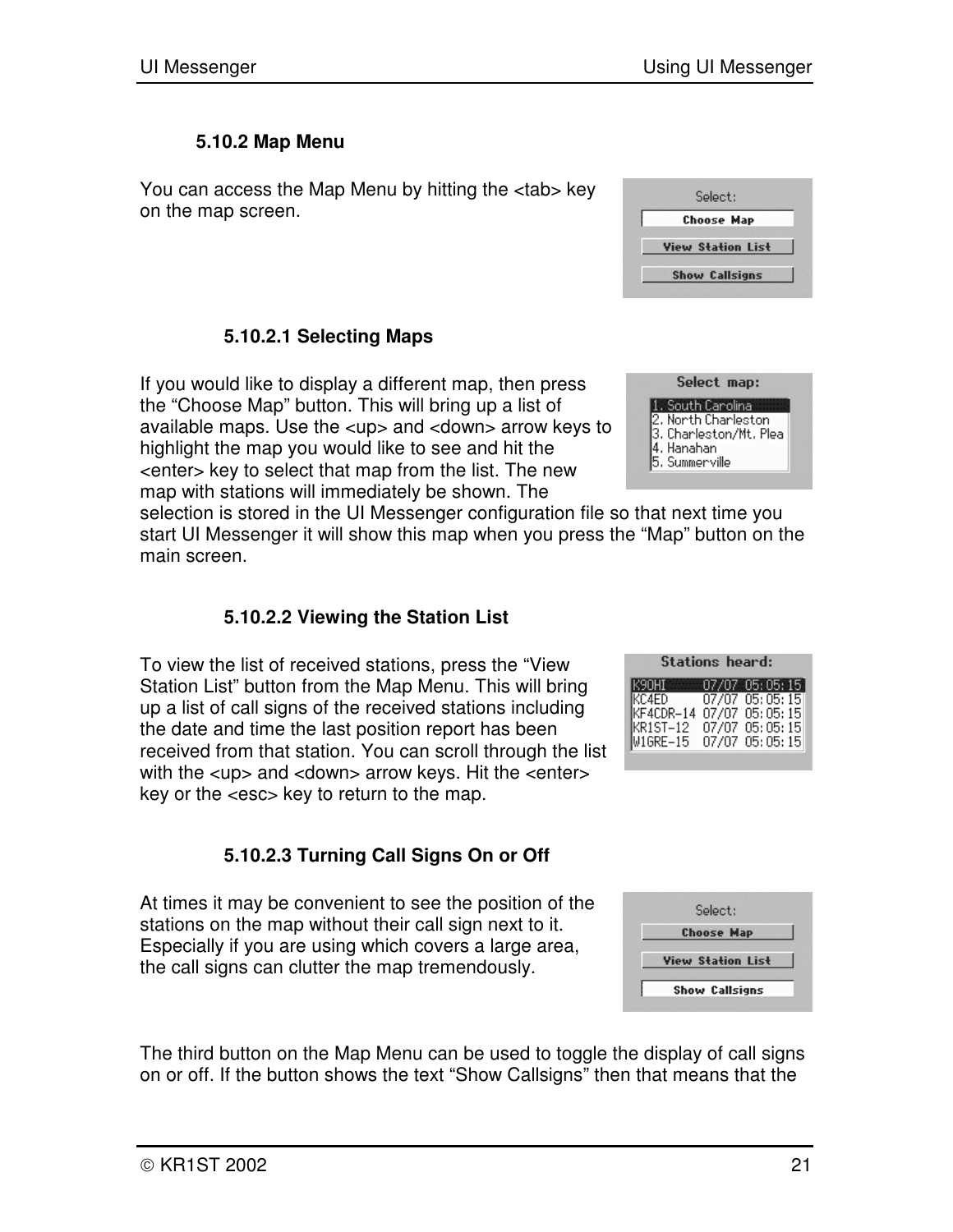call signs are not being displayed. If it reads "Do NOT Show Callsigns" then the call signs are being displayed and pressing this button will turn it off.

This setting is also dependent on what is set on the Map settings screen which is accessible by pressing the "Set" button on the main screen. Please see 5.11.4 for details.

| Select:                      |
|------------------------------|
| <b>Choose Map</b>            |
| <b>View Station List</b>     |
| <b>Do NOT Show Callsigns</b> |

#### **5.10.3 Downloading Maps**

Over time more and more maps will become available. To limit the download size of the installation files fro UI Messenger only a limited number of maps will be delivered. However, you can download other maps from the web site.

Once you downloaded a zip file with maps from the web site, unzip them and load them onto your Cybiko using Cyberload. You will not have to make UI Messenger aware that new maps are available, it will find them by itself and include them in the list as shown in 5.9.2.1.

#### **5.10.4 Rolling Your Own Maps**

The maps used by UI Messenger are simple bitmaps. Each bitmap has an associated\*.inf, just like in UIView. In fact, you can use the same maps and info files as the one you use for UIView if you wish. The name of the bitmap map and the info file need to be the same, except for the extension. The extension for the bitmap is .map.

The format of an INF file is as follows:

35.18.13N,83.59.02W 31.56.93N,77.41.43W South Carolina

The first line contains the set of coordinates of the top left corner. The second line contains the coordinates of the bottom right corner. These coordinates are specified as dd.mm.hh, where  $dd = degrees$ , mm = minutes and hh = hundredths of minutes (not seconds). The third line is the name of the map, as it will be shown in the map list. This line can be up to 255 characters long.

Since the bitmap format is different for the Cybiko than used in Windows, you will have to convert the bitmap using a utility provided by Cybiko called "Converter". This utility is part of the "Cyberload" package or you can download the SDK and use the one in that package.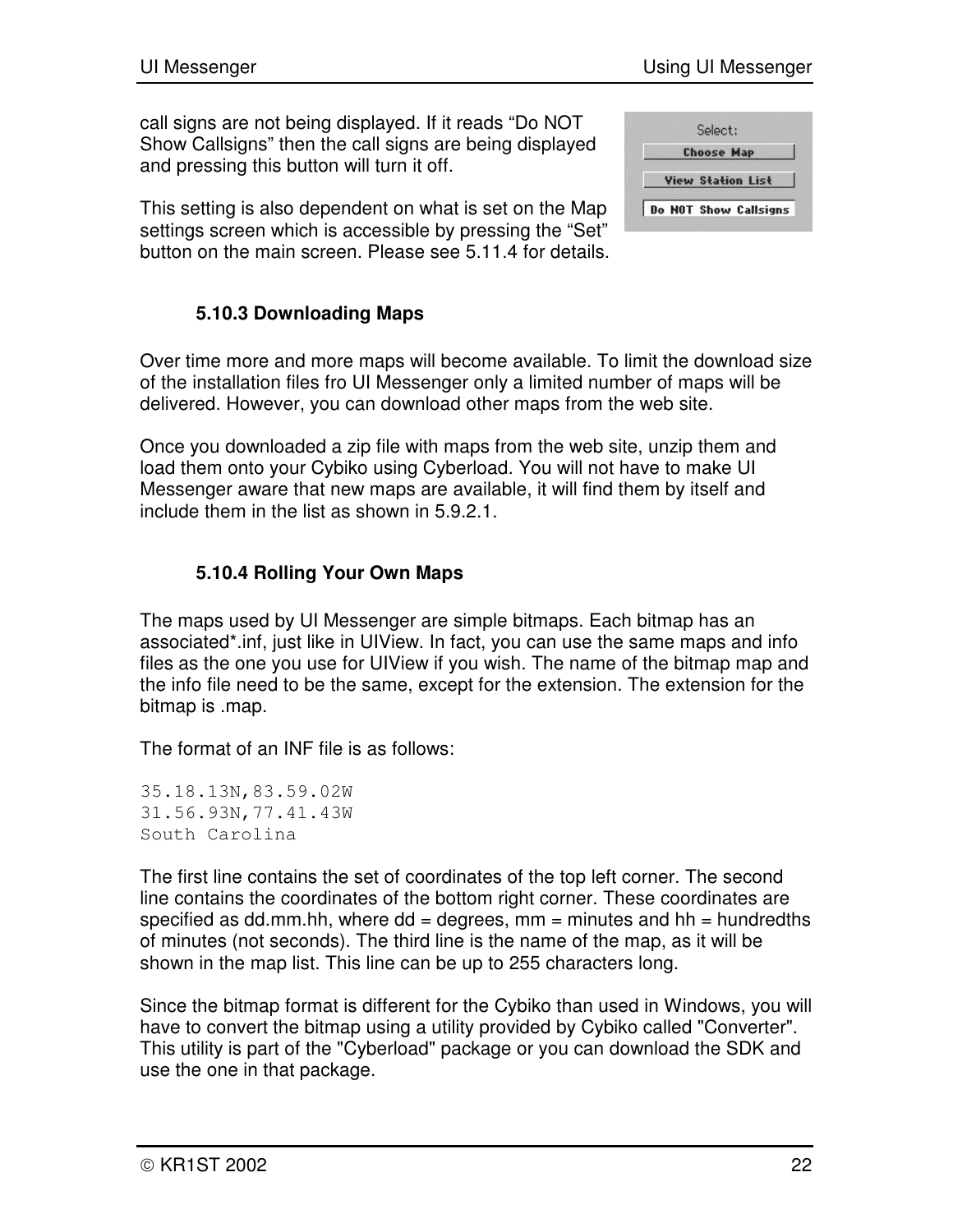To make the creation of maps a bit easier, you can use the Map Grabber available from Roger Barker's (G4IDE) site to generate maps from Street Atlas.

One of the big problems when you make your own maps is that if you shrink maps generated from say Street Atlas with Map Grabber, a lot of detail gets lost due to the difference of resolution. It is usually better to load the bitmap generated by Map Grabber into MS Paint and then edit the roads, borders etc. with much thicker lines. I also change the colors so that the map only consists of white, black and two gray values. That gives you the most control on how the map is going to look on the Cybiko. After you changed the map with MS Paint, load it in the converter program that comes with the Cybiko software and check how it looks.

You don't have to make the maps using Map Grabber, you can use program that generates bitmap (.bmp) files to make maps for UI Messenger.

Once you're satisfied how the map looks, change the extension of the bitmap from .pic to \*.map and download the .map and the .inf file on your Cybiko to make it available to UI Messenger.

#### **5.11 Transmitting your Position**

There are two ways to transmit your position. One is by setting a time interval through the "Set/Station" menu or you can transmit your position immediately by pressing the "Posit" button. The position information is taken from whatever you have defined on the Station Settings screen.

Once you press the "Posit" button, UI Messenger will immediately transmit your position and a confirmation screen will pop up. Just press <enter> to return to the main menu.



#### **5.12 Settings**

Everything that defines how UI Messenger operates is controlled from the Settings menu. You enter this menu by hitting the "Set" button.

From this menu you can select to change the station settings, change the KISS or TNC parameters, turn logging on or off, turn auto answer on or off, change the power setting or change the mapping display settings.

| ----------  |                   |  |
|-------------|-------------------|--|
| GPS         | <b>Station</b>    |  |
| <b>KISS</b> | THC               |  |
| Logging     | <b>Auto Reply</b> |  |
| Power       | Map               |  |

IIT Massandar v.A.4.A.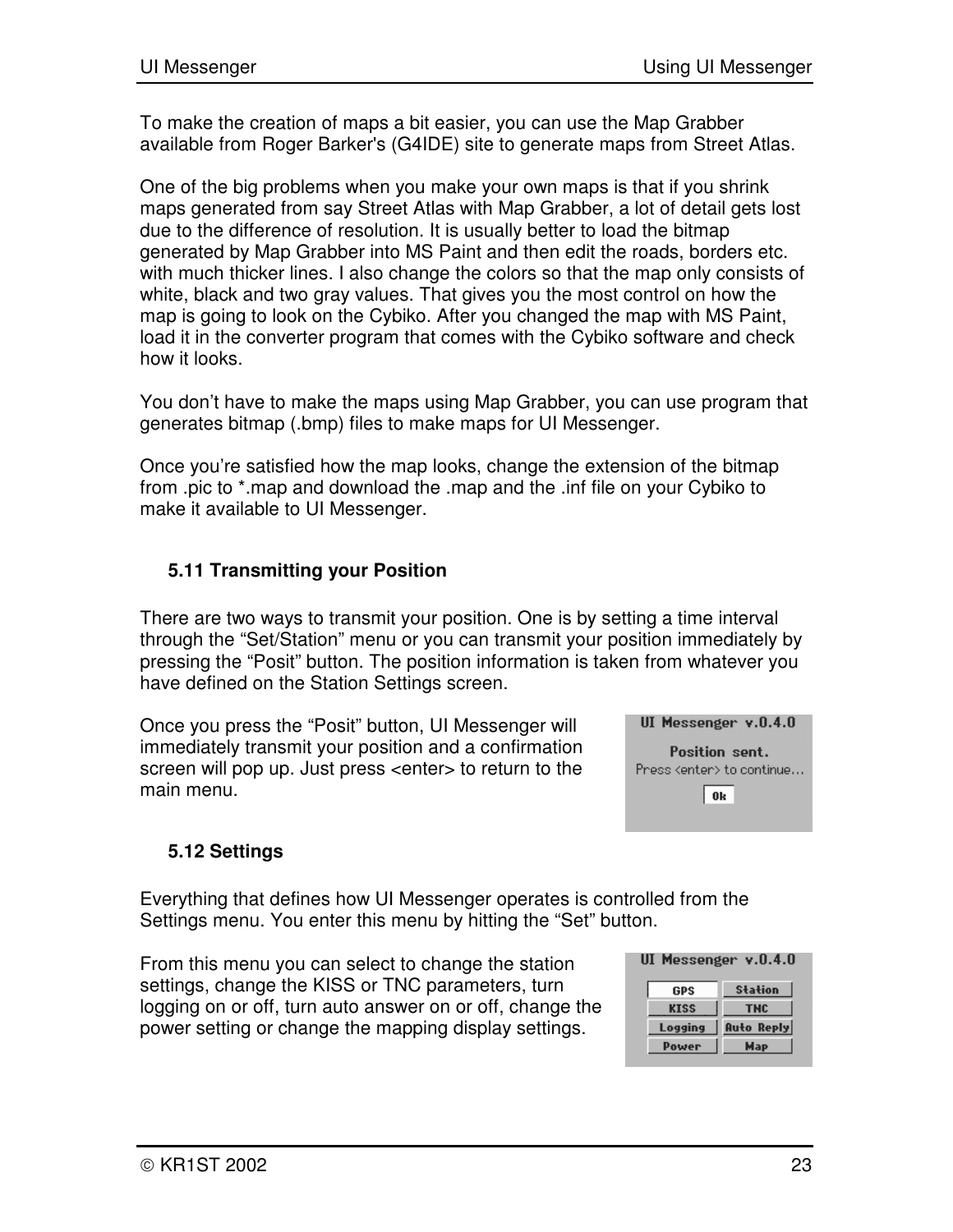Chapter 4 already described how to change the station settings and how to change the KISS and TNC parameters. In this chapter we will only concentrate on the extra features on this screen.

#### **5.12.1 Logging**

UI Messenger allows you to log incoming packets for later analysis. When logging is enabled all received packets will be written to a specified file. After you're done logging traffic you can then download the file to a PC for further analysis.

To turn on logging, select "Logging" from the Set menu. This will bring you to a screen on which you can specify a filename of the file the packets need to be stored on. If the file already exists, UI Messenger will simply overwrite it.

Hit the "Save" button to start logging, or hit "Exit" if you changed your mind. If you chose "Save" UI Messenger will pop up with a message informing you that logging has been enabled.

To stop the logging process select again Logging from the Set menu. You will be reminded that logging is enabled and you will be given a chance to either continue logging or to stop logging. If for some reason you are not sure if you turned on logging, you can always hit the "Logging" button on the Set menu to check if logging has been enabled.

If you hit the "Stop" button UI Messenger will stop logging incoming traffic and the file will be closed. Now you can download the file using Cyberload.



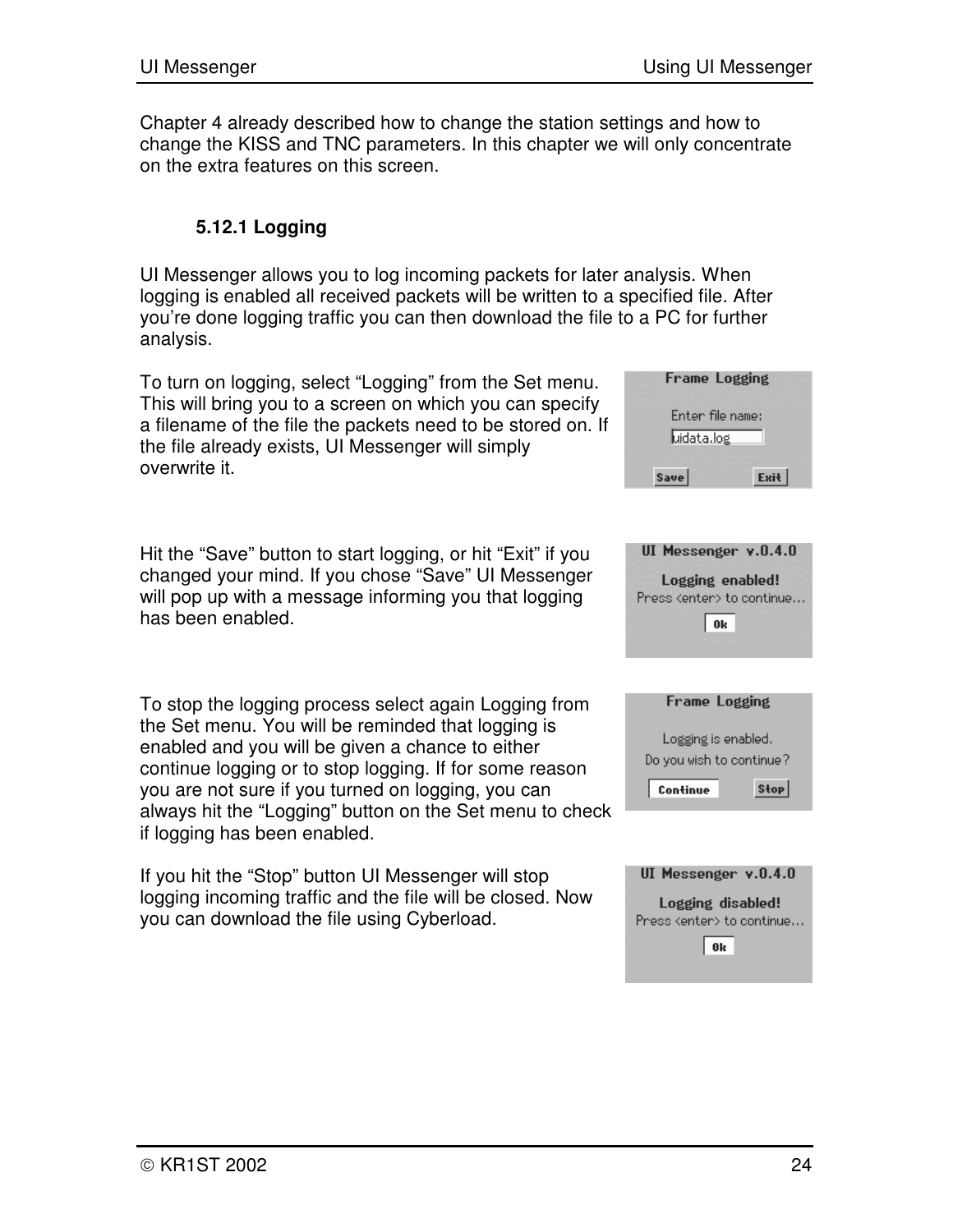Every received packet will be logged in TAPR-2 format and is readable with any plain text editor. A time stamp precedes each packet. For example:

[01/23/02 20:06:16] KR1ST-12>APZ034,KF4CDR-3,WIDE2-2::W1GRE-1 :ack008 [01/23/02 20:06:17] KR1ST-12>APZ034,KF4CDR-3\*,WIDE2-2::W1GRE-1 :ack008

## **5.12.2 Auto Reply**

UI Messenger allows you to enter a text, which will be transmitted in reply to any messages sent to you. This is especially handy if you are operating your station unattended or are unable to reply to messages yourself for whatever reason.

To enter an auto answer or auto reply message, select "Auto Reply" from the Set menu.

In the text box enter the message that your would like UI Messenger to send. To activate Auto Answer make sure that enter "Y" in the "Auto Answer On" field. The message text and whether or not auto answer has been turned on will be stored on the configuration file.

| UI Messenger v.0.4.0        |
|-----------------------------|
| <b>Auto Answer Message:</b> |
| Enter your message here     |
| Auto Answer On: Ñ Y/N       |
| Save<br>Quit                |

You can always check to see if auto answer has been turned on or off by going to this screen and read the "Auto Answer On" field. It will always display the current value.

#### **5.12.3 Power**

One of the undocumented features of the Cybiko is it allows you to switch between two power levels, high and low. This feature is only accessible through software and not through any of the settings menu on the Cybiko. I have made this feature available on UI Messenger through the Set menu. Simply hit the "Power" button, which will bring you to the Power-setting screen.

This screen informs you what the current setting is and gives you the opportunity to change this. Select either the "High" or "Low" button to make the new setting active.

| Power is set to: low |     |  |  |
|----------------------|-----|--|--|
| New setting:         |     |  |  |
| <b>HIGH</b>          | low |  |  |
|                      |     |  |  |

Switching the Power to the high setting means that the drain on the batteries increases about 10 to 15% and the signal strength will increase by about 10dB. Upon exit of UI Messenger, the software will return this setting to low.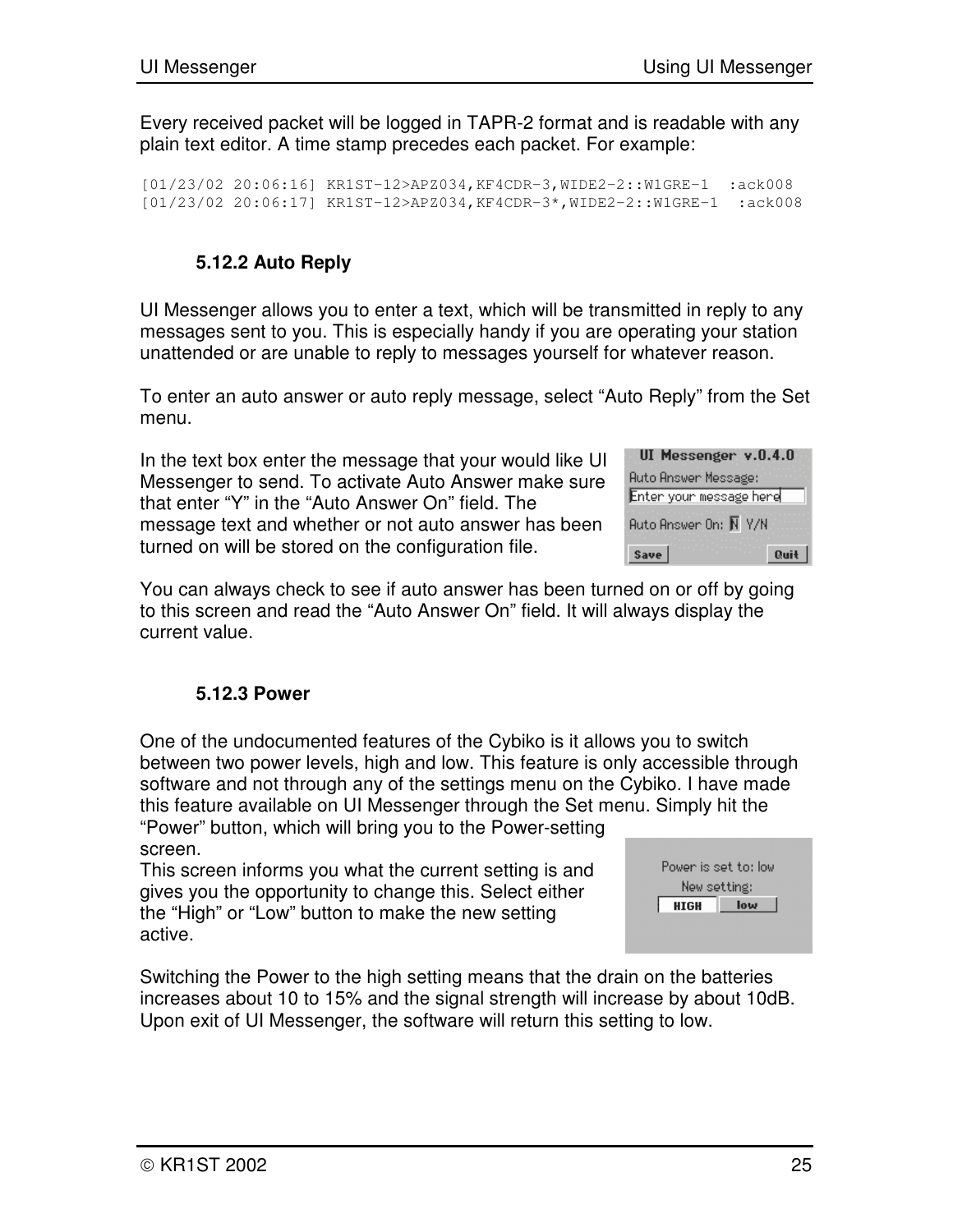#### **5.12.4 Map Settings**

The "Map" button on the Set menu gives you access to certain map settings. Most of these settings can also be changed on the map display (see 5.9). These settings are saved in the configuration file.

On this screen you can select which map UI Messenger should display. To do so simply hit the "Select" button and you will be presented with a list of maps you can chose from.

| UI Messenger v.O.4.O                      |        |
|-------------------------------------------|--------|
| Select map:                               | Select |
| Max. deg. to show calls: 25               |        |
| Always show callsigns? $\overline{N}$ Y/N |        |
| Save                                      | Quit   |

You can also define at which point UI Messenger should

not display call signs on the map. Especially on a map that covers a large area, callsigns can clutter up the map severely. In the "Max. deg. To show calls" field you specify what the maximum number of degrees longitude a map can span for which UI Messenger will still show callsigns. If the map covers a larger area then specified, UI Messenger will only show station icons.

To override the above mentioned setting you can change the "Always show callsigns" field to "Y". This value will also change if you hit the "Do (NOT) show callsigns" button in the map menu (see 5.9.2.3).

#### **5.13 GPS Mode**

In order to utilize the GPS mode you need 2 Cybiko Classic computers and a GPS receiver. The GPS receiver should be capable of generating NMEA sentences though its serial port. Most GPS receivers currently on the market can do this.

One of the Classics will be connected to a TNC and radio and it will be running the UI Gate software (see the web site to download UI Gate and UI Gate documentation. The other Classic will be connected to the GPS receiver and runs the UI Messenger software. You may need a gender changer and/or a null modem adapter to connect the GPS correctly to the Cybiko. This setup creates an intelligent NMEA tracker.

Put UI Messenger in GPS mode either at startup or through the Set/GPS menu. If UI Messenger is configured correctly (see 4.1) then UI Messenger will be transmitting its position retrieved from the GPS receiver at specified intervals.

This rather unique setup allows you to use a single setup for your mobile and stationary use. For instance, one could build a Radio/TNC/Cybiko/UI Gate installation in the trunk of a car and only have a Cybiko with a GPS in the passenger cabin. Turn on the GPS mode while mobile, and turn GPS mode off